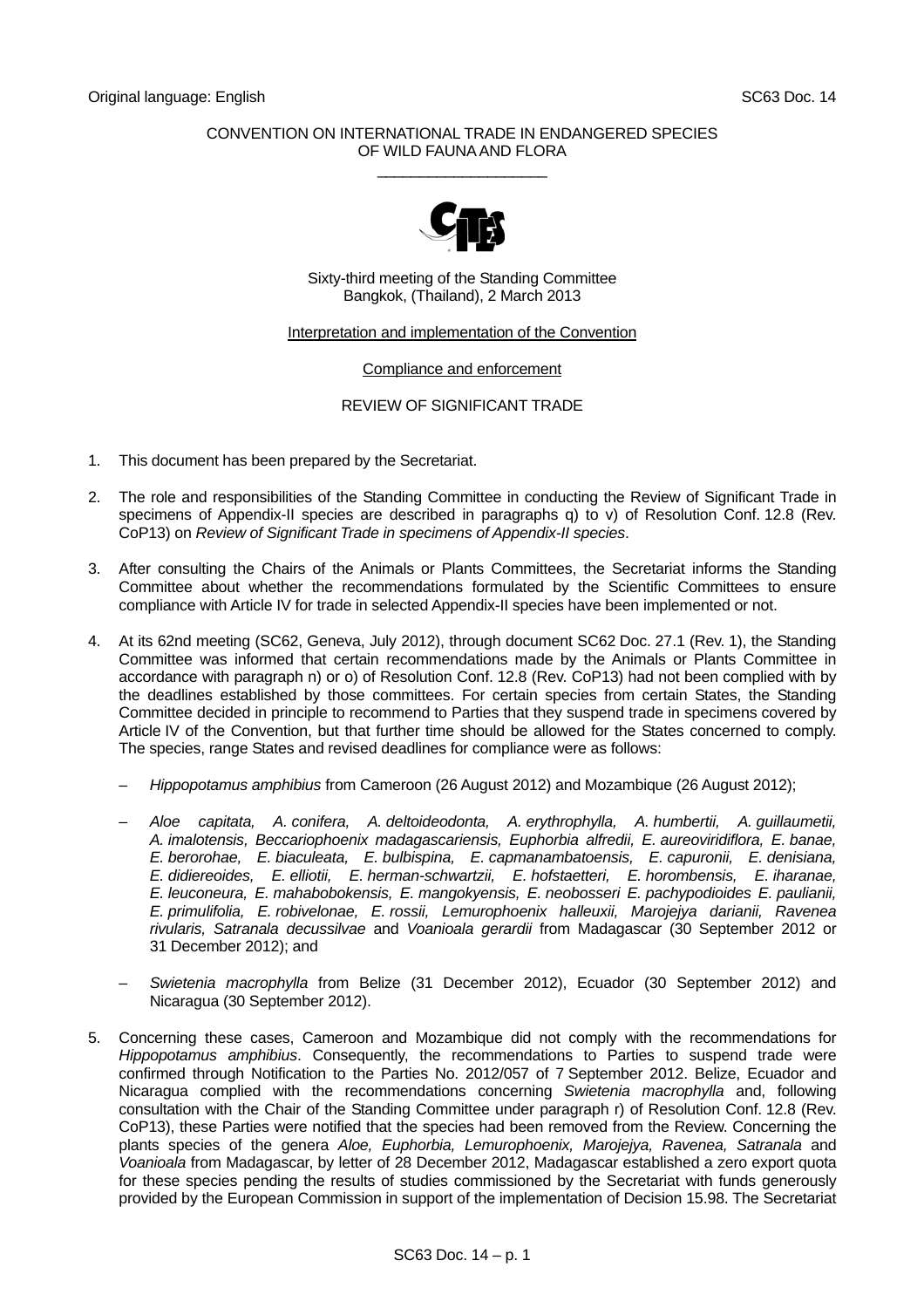will report on the results of this work and its consequences for trade in these species at the 65th meeting of the Standing Committee.

- 6. Concerning the Animals Committee's recommendations relating to *Testudo horsfieldii* from Tajikistan [see document SC62 Doc. 27.1 (Rev. 1)], in view of the absence of recent trade in this species, the Committee instructed the Secretariat to liaise with Tajikistan to determine whether it was still exporting specimens of *T. horsfieldii*, and to report at the present meeting. At the time of writing (January 2013), the Secretariat had not been able to establish contact with the competent authorities in Tajikistan about this matter, but will provide an oral update at the present meeting.
- 7. Concerning the Plants Committee's recommendations relating to *Aloe humbertii* from Madagascar [see document SC62 Doc. 27.1 (Rev. 1)], the Committee agreed that Madagascar should communicate to the Secretariat a zero export quota for specimens of *A. humbertii* and that this should be published on the CITES website. This was done on 17 August 2012.
- 8. The cases referred to in the Annex to the present document were selected for review in accordance with paragraph c) of Resolution Conf. 12.8 (Rev. CoP13) at the 24th meeting of the Animals Committee (Geneva, April 2009). The Animals Committee agreed at AC25 (Geneva, July 2011) that it would retain these species and States in the Review of Significant Trade. After consideration at AC26 (Geneva, March 2012) of the replies received from the range States involved, the Committee determined that the species and States concerned were of either of least, possible or urgent concern, in line with paragraph i) of Resolution Conf. 12.8 (Rev. CoP13). For those species of possible or urgent concern, the Committees, in consultation with the Secretariat, formulated recommendations to the range States concerned as provided for in paragraphs m) to o) of Resolution Conf. 12.8 (Rev. CoP13). The Secretariat sent these recommendations to the Parties concerned on 31 May 2012.
- 9. The Annex to the present document summarizes the status of each review for which deadlines for implementing the recommendations of the Animals Committee have passed (there are no plant cases to consider on this occasion). It comprises three columns that contain:
	- the text of the recommendations made by the Committees;
	- a summary of the information received from the range States; and
	- the Secretariat's determination, made in consultation with the Chair of the Animal Committee, regarding compliance with the recommendations, and its recommendations to the Standing Committee.
- 10 In contrast to the trend in recent years, there has been a disappointingly low response rate from range States in relation to the recommendations of the Animals Committee. The Secretariat urges States to respond promptly to correspondence related to the Review of Significant Trade to avoid compliance measures being applied merely because of poor communication.

#### Recommendations

.

11. The Standing Committee is invited to note the contents of the present document. On the basis of the information presented in the Annex it is also invited to decide on appropriate action in each case and to make recommendations to the State concerned or to all Parties. The Secretariat recalls that, at its 59th meeting (Doha, March 2010), the Standing Committee noted that any recommendations that it made to suspend trade under the Review of Significant Trade applied only to trade covered by Article IV of the Convention, and not trade covered by Article VII (the latter including specimens of animal species bred in captivity or of plant species propagated artificially).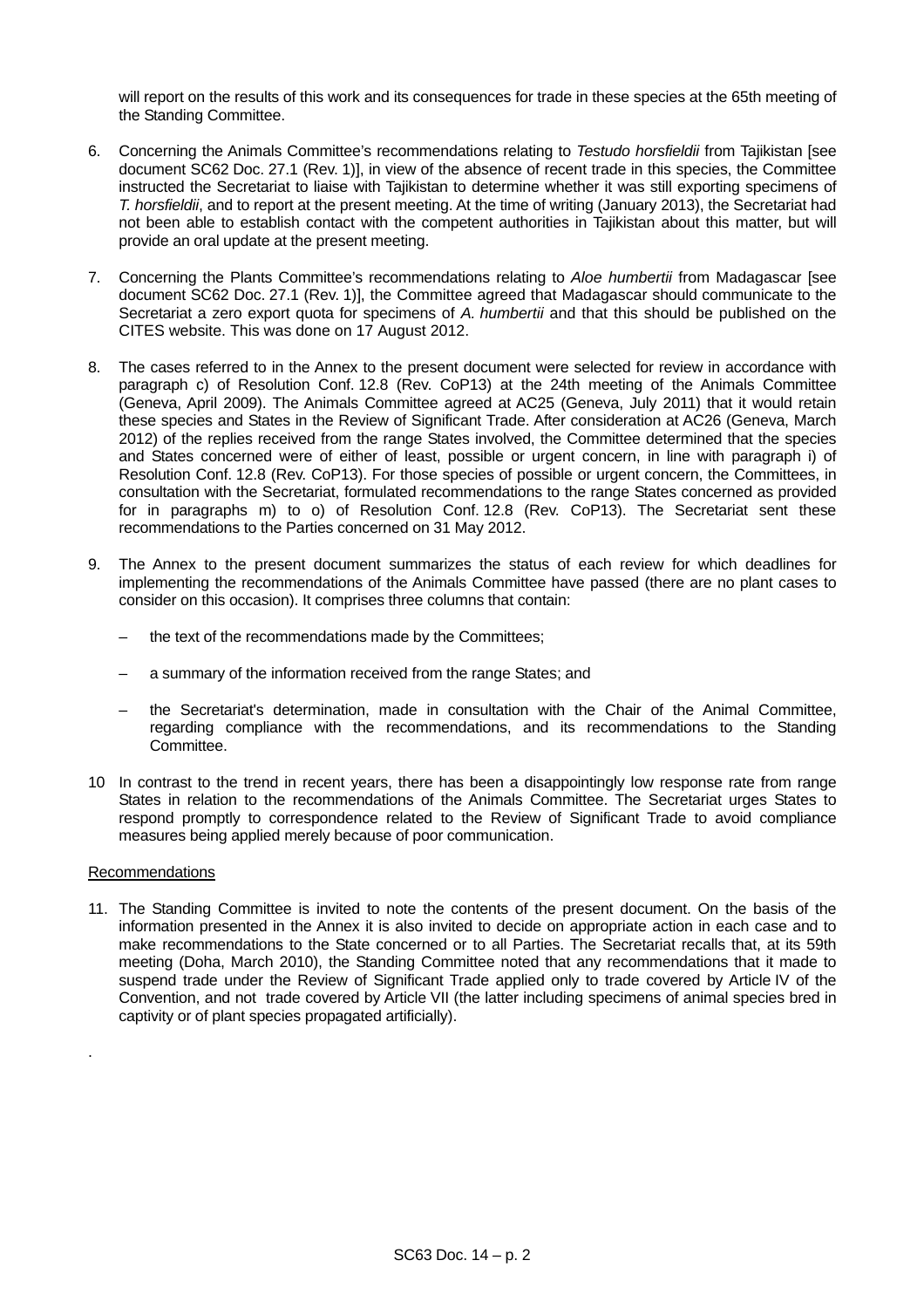# SC63 Doc. 14 Annex

# RECOMMENDATIONS OF THE ANIMALS COMMITTEE FOR SPECIES SELECTED FOR THE REVIEW OF SIGNIFICANT TRADE, RESPONSES FROM THE RANGE STATES CONCERNED, DETERMINATION OF IMPLEMENTATION AND RECOMMENDATIONS TO THE STANDING COMMITTEE

|    | <b>Recommendations by the Animals</b><br>Committee                                                                                                                                                                                                                                                                                                                                                                 | <b>Summary of responses from range States</b>                                                                                       | Determination of implementation and<br>actions recommended                                                                                                      |
|----|--------------------------------------------------------------------------------------------------------------------------------------------------------------------------------------------------------------------------------------------------------------------------------------------------------------------------------------------------------------------------------------------------------------------|-------------------------------------------------------------------------------------------------------------------------------------|-----------------------------------------------------------------------------------------------------------------------------------------------------------------|
|    |                                                                                                                                                                                                                                                                                                                                                                                                                    | Tursiops aduncus (Indo-Pacific bottle-nosed dolphin)                                                                                |                                                                                                                                                                 |
|    | Solomon Islands (Possible concern)                                                                                                                                                                                                                                                                                                                                                                                 |                                                                                                                                     |                                                                                                                                                                 |
|    | Within 90 days (by 22 June 2012):                                                                                                                                                                                                                                                                                                                                                                                  | In August 2012, the Management Authority acknowledged receipt of                                                                    | The Secretariat and Animals Committee                                                                                                                           |
| a) | Immediately establish an annual export                                                                                                                                                                                                                                                                                                                                                                             | the recommendations, but no further communication has been<br>obtained by the Secretariat in relation to the recommendations of the | Chair's determination regarding<br>implementation of the recommendations                                                                                        |
|    | quota for this species of no more than<br>10 specimens as an interim measure and<br>communicate this to the Secretariat;                                                                                                                                                                                                                                                                                           | Animals Committee.                                                                                                                  | Recommendations a) to c) of the<br>Animals Committee have not been<br>complied with.                                                                            |
| b) | Provide to the Secretariat a report of the                                                                                                                                                                                                                                                                                                                                                                         |                                                                                                                                     |                                                                                                                                                                 |
|    | most recent surveys on the status,<br>estimated abundance, site fidelity and<br>population genetics of T. aduncus in the<br>Solomon Islands; and                                                                                                                                                                                                                                                                   |                                                                                                                                     | <b>Action recommended by the Secretariat</b><br>The Standing Committee should<br>recommend that all Parties suspend<br>trade in specimens of Tursiops           |
| C) | Report on measures taken to ensure that<br>any captures for export will not be<br>detrimental to the survival of the species or<br>sub-populations and will be in compliance<br>with Article IV, paragraphs 2 (a), 3 and 6.                                                                                                                                                                                        |                                                                                                                                     | aduncus from Solomon Islands until<br>that country demonstrates<br>compliance with Article IV,<br>paragraphs 2 (a) and 3 for this<br>species, and provides full |
|    | Within 2 years (by 24 March 2014)                                                                                                                                                                                                                                                                                                                                                                                  |                                                                                                                                     | information to the Secretariat<br>regarding compliance with the                                                                                                 |
| d) | Before amending or revising the interim<br>annual quota established in accordance<br>with paragraph a) and, pending the results<br>of the recent survey referred to in<br>paragraph b), provide to the Secretariat the<br>justification for, and details of, the scientific<br>basis by which it has been established that<br>the export quota will not be detrimental to<br>the survival of the species and is in |                                                                                                                                     | recommendations of the Animals<br>Committee.                                                                                                                    |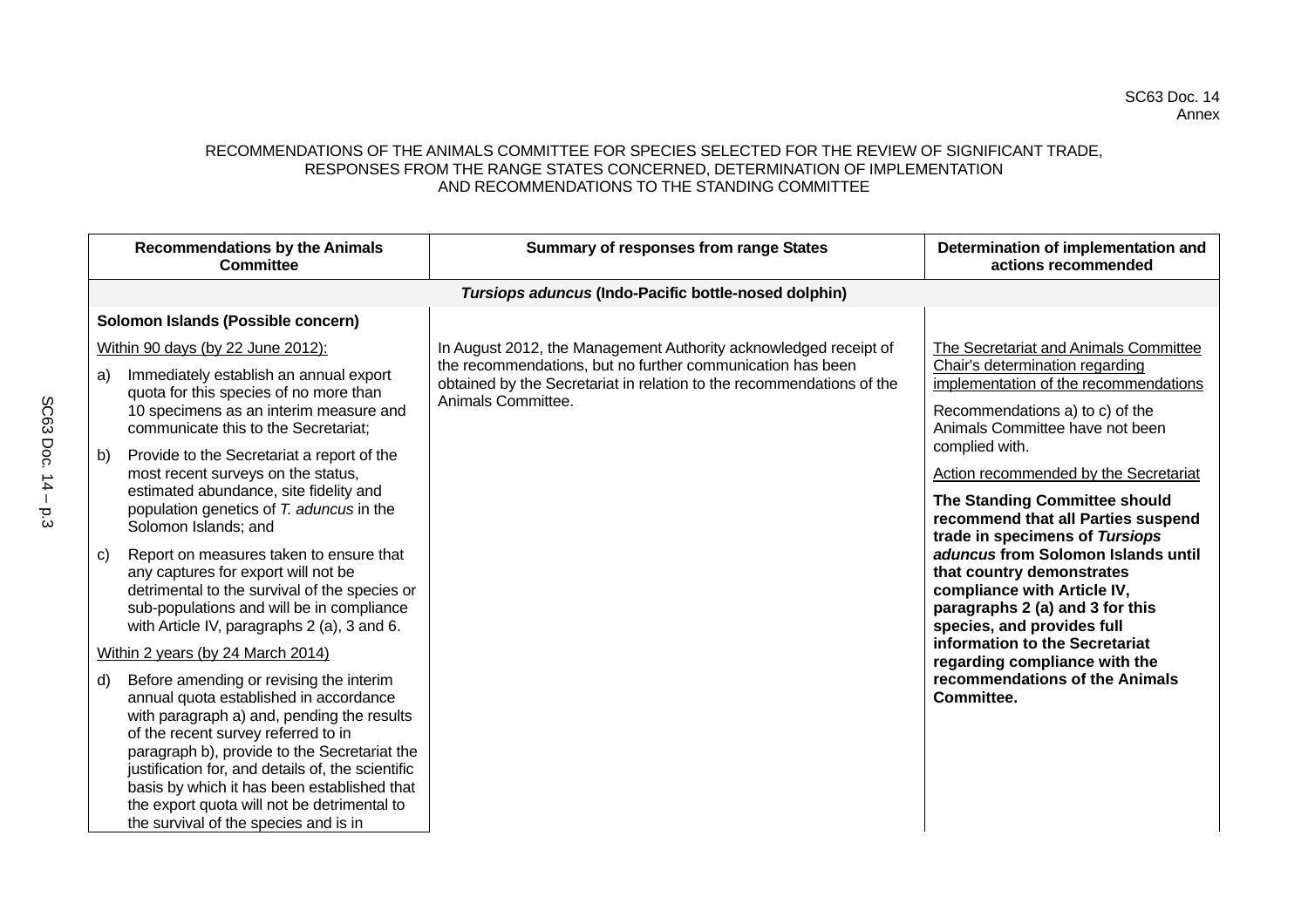|    | <b>Recommendations by the Animals</b><br><b>Committee</b>                                                                                                                                                                                                                                                  | <b>Summary of responses from range States</b>                       | Determination of implementation and<br>actions recommended                                                                                                                             |
|----|------------------------------------------------------------------------------------------------------------------------------------------------------------------------------------------------------------------------------------------------------------------------------------------------------------|---------------------------------------------------------------------|----------------------------------------------------------------------------------------------------------------------------------------------------------------------------------------|
|    | compliance with Article IV,<br>paragraphs 2 (a), 3 and 6.                                                                                                                                                                                                                                                  |                                                                     |                                                                                                                                                                                        |
|    |                                                                                                                                                                                                                                                                                                            | Balearica pavonina (black crowned-crane)                            |                                                                                                                                                                                        |
|    | <b>Guinea (Urgent concern)</b>                                                                                                                                                                                                                                                                             |                                                                     |                                                                                                                                                                                        |
|    | Within 90 days (by 22 June 2012):                                                                                                                                                                                                                                                                          | No response has been received by the Secretariat in relation to the | The Secretariat and Animals Committee                                                                                                                                                  |
| a) | Immediately establish a zero annual export<br>quota as an interim measure which should<br>be communicated to Parties by the<br>Secretariat;                                                                                                                                                                | recommendations of the Animals Committee.                           | Chair's determination regarding<br>implementation of the recommendations<br>Recommendations a) to d) of the<br>Animals Committee have not been                                         |
| b) | Clarify what legal protection is afforded to<br>this species in Guinea and inform the<br>Secretariat under what circumstances the<br>present policy allows for export of the<br>species;                                                                                                                   |                                                                     | complied with.<br>Action recommended by the Secretariat<br>The Standing Committee should<br>recommend that all Parties suspend<br>trade in specimens of Balearica                      |
| C) | Provide available information to the<br>Secretariat on the distribution, abundance<br>and conservation status of the species, and<br>any current management measures in<br>place for B. pavonina in Guinea; and                                                                                            |                                                                     | pavonina from Guinea until that<br>country demonstrates compliance<br>with Article IV, paragraphs 2 (a) and 3<br>for this species, and provides full<br>information to the Secretariat |
| d) | Provide justification for, and details of, the<br>scientific basis by which it has been<br>established that the quantities of<br>B. pavonina exported (between 2001 and<br>2009) were not detrimental to the survival<br>of the species and were in compliance with<br>Article IV, paragraphs 2 (a) and 3. |                                                                     | regarding compliance with the<br>recommendations of the Animals<br>Committee.                                                                                                          |
|    | Within 2 years (by 24 March 2014)                                                                                                                                                                                                                                                                          |                                                                     |                                                                                                                                                                                        |
| e) | Conduct a national status assessment,<br>including an evaluation of threats to the<br>species; and advise the Secretariat of the<br>management measures taken on the basis<br>of this status assessment;                                                                                                   |                                                                     |                                                                                                                                                                                        |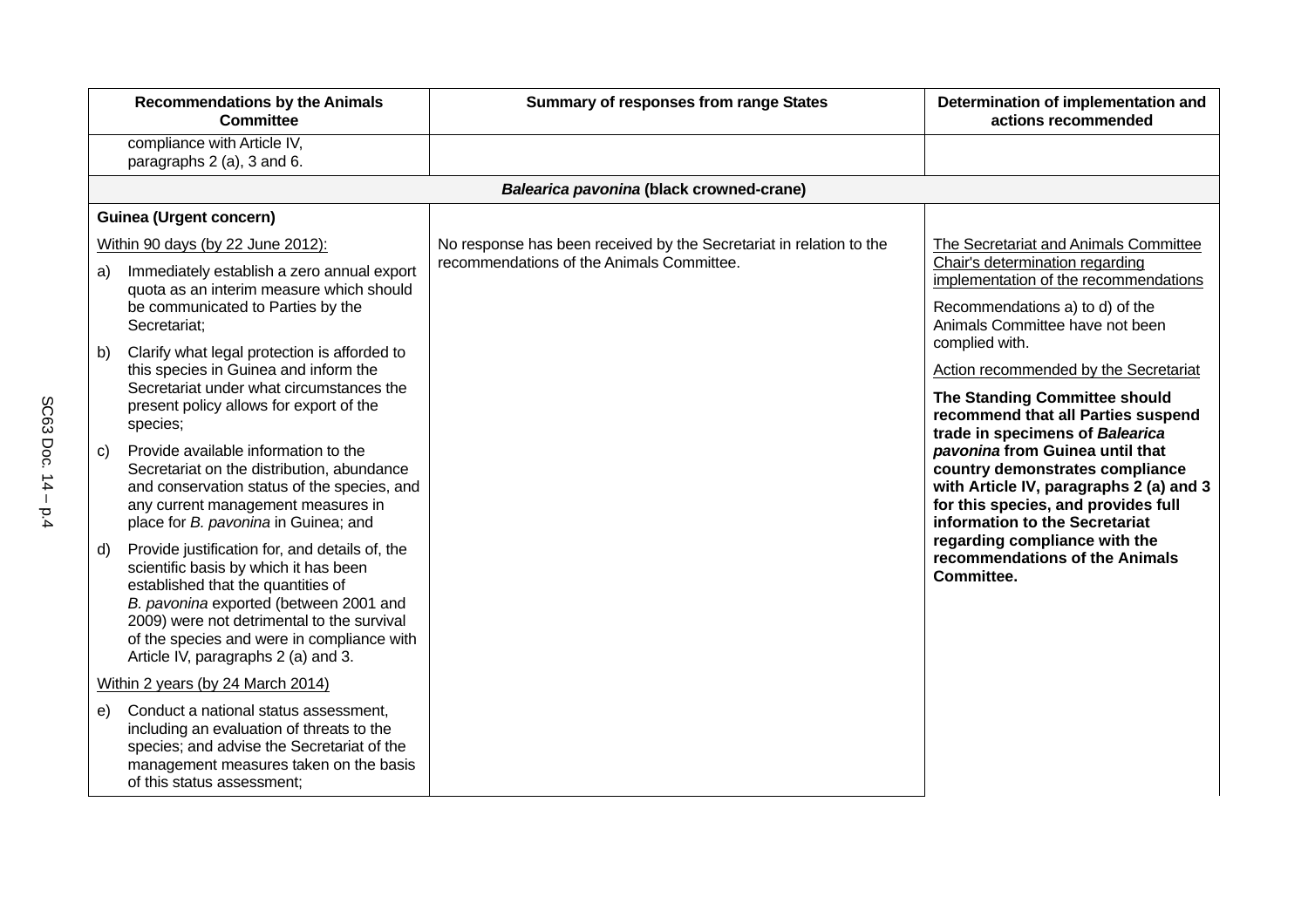|              | <b>Recommendations by the Animals</b><br><b>Committee</b>                                                                                                                                                                                                                                                                                                  | <b>Summary of responses from range States</b>                                                                                                                                                                                                                                                                                         | Determination of implementation and<br>actions recommended                                                                                                                                                                                      |
|--------------|------------------------------------------------------------------------------------------------------------------------------------------------------------------------------------------------------------------------------------------------------------------------------------------------------------------------------------------------------------|---------------------------------------------------------------------------------------------------------------------------------------------------------------------------------------------------------------------------------------------------------------------------------------------------------------------------------------|-------------------------------------------------------------------------------------------------------------------------------------------------------------------------------------------------------------------------------------------------|
| f)           | Establish a revised annual export quota (if<br>appropriate) for wild-taken specimens<br>based on the results of the assessment;<br>and                                                                                                                                                                                                                     |                                                                                                                                                                                                                                                                                                                                       |                                                                                                                                                                                                                                                 |
| $\mathsf{g}$ | Communicate the annual export quota to<br>the Secretariat (including zero quota), and<br>provide a justification for, and explanation<br>of, the scientific basis by which it was<br>determined that the quota would not be<br>detrimental to the survival of the species in<br>the wild and was in compliance with<br>Article IV, paragraphs 2 (a) and 3. |                                                                                                                                                                                                                                                                                                                                       |                                                                                                                                                                                                                                                 |
|              | Nigeria (Possible concern)                                                                                                                                                                                                                                                                                                                                 |                                                                                                                                                                                                                                                                                                                                       |                                                                                                                                                                                                                                                 |
|              | Within 90 days (by 22 June 2012):                                                                                                                                                                                                                                                                                                                          | The Management Authority provided a reply in July 2012, shown<br>below.                                                                                                                                                                                                                                                               | The Secretariat and Animals Committee<br>Chair's determination regarding                                                                                                                                                                        |
| a)           | Clarify what legal protection is afforded to<br>the species in Nigeria and inform the<br>Secretariat whether the present policy<br>allows for export of the species;                                                                                                                                                                                       | B. pavonina is listed on the Second Schedule of the national<br>legislation - The Endangered Species (Control of International<br>Trade and Traffic) Act. The Second Schedule consists of animals<br>in relation to which international trade may only be conducted<br>under licence. Thus legal trade in the species can be allowed. | implementation of the recommendations<br>Recommendations a) to d) of the<br>Animals Committee have been complied<br>with.<br>Action recommended by the Secretariat                                                                              |
| b)           | If there is no intent to allow export of wild-<br>taken specimens of this species for the<br>foreseeable future, establish a zero export<br>quota for such specimens which should be<br>communicated to the Parties by the<br>Secretariat; or                                                                                                              | [not applicable]                                                                                                                                                                                                                                                                                                                      | In compliance with paragraph r) of<br>Resolution Conf. 12.8 (Rev. CoP13), and<br>following consultation with the Chair of<br>the Standing Committee, the Secretariat<br>has notified the Party that the species<br>was removed from the review. |
| C)           | If trade is allowed, provide the justification<br>for, and details of, the scientific basis by<br>which it has been established that the<br>quantities of B. pavonina to be exported<br>are not detrimental to the survival of the<br>species in the wild and are in compliance<br>with Article IV, paragraphs 2 (a) and 3; and                            | No export permit has been issued by the Management Authority<br>for commercial trade in this or other species (except for freshwater<br>turtles) since 2005. This has remained a precaution exercised by<br>the Management Authority in the absence of qualitative population<br>data for Nigerian species.                           | The Standing Committee is required<br>to take note of this information.                                                                                                                                                                         |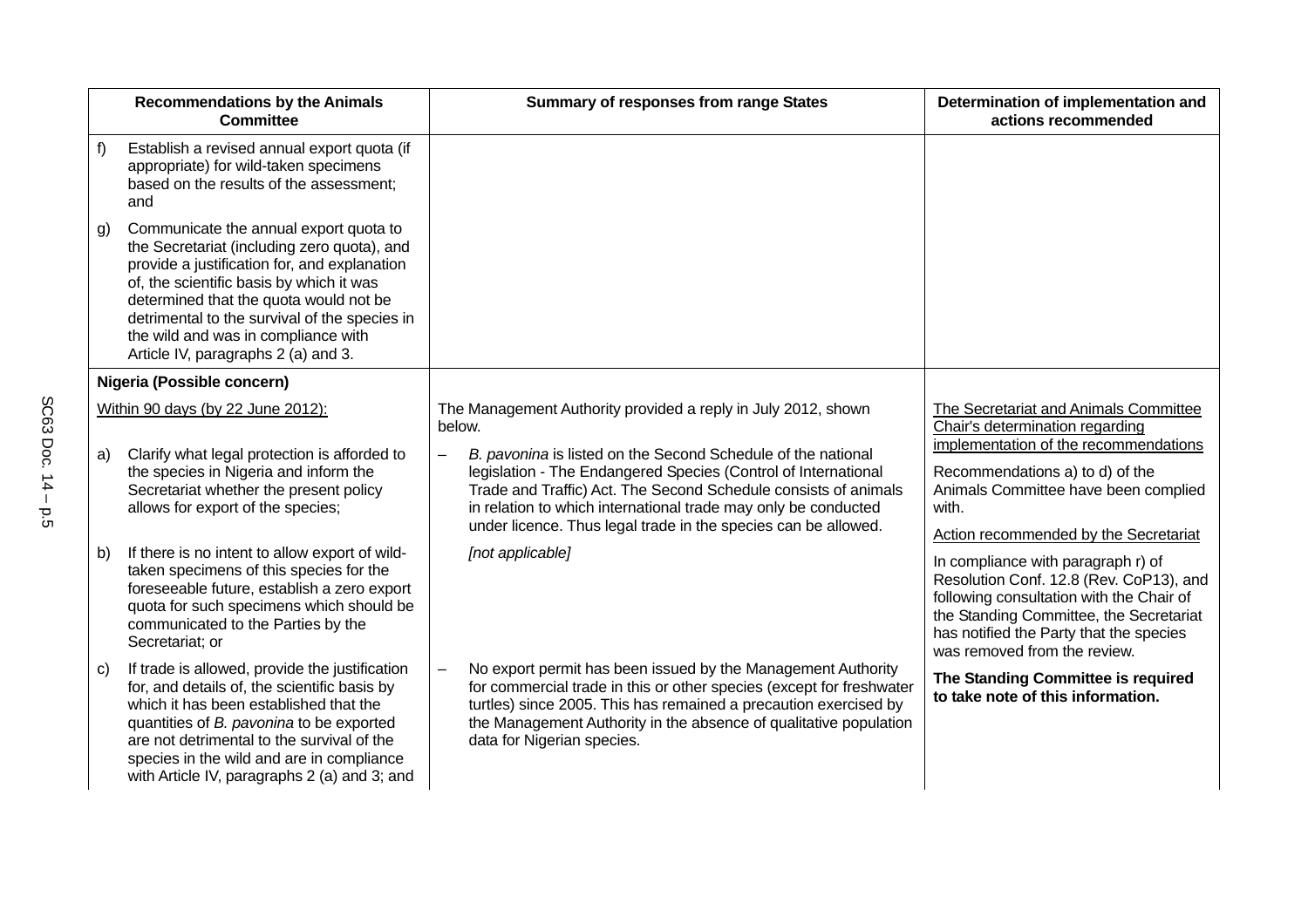| <b>Recommendations by the Animals</b><br><b>Committee</b>                                                                                                                                                                                                                                                                                 | <b>Summary of responses from range States</b>                                                                                                                                                                                                                                                                                                                                                                                                                          | Determination of implementation and<br>actions recommended                                                                                                                                                                 |
|-------------------------------------------------------------------------------------------------------------------------------------------------------------------------------------------------------------------------------------------------------------------------------------------------------------------------------------------|------------------------------------------------------------------------------------------------------------------------------------------------------------------------------------------------------------------------------------------------------------------------------------------------------------------------------------------------------------------------------------------------------------------------------------------------------------------------|----------------------------------------------------------------------------------------------------------------------------------------------------------------------------------------------------------------------------|
| Clarify to the Secretariat if captive breeding<br>d)<br>of B. pavonina takes place in Nigeria and, if<br>so, provide details on the nature and extent<br>of captive breeding (noting that in 2005, the<br>importation had been recorded of 30 live,<br>captive-bred B. pavonina for commercial<br>purposes and originating from Nigeria). | The 30 live captive-bred specimens that purportedly originated<br>from Nigeria in 2005 were not authorized by the Management<br>Authority. The Management Authority of Nigeria has not registered<br>(or recognized) to date any captive-breeding facility for any wild<br>animal species. Parties should therefore be informed that, until<br>further notice, any permit originating from Nigeria for captive-bred<br>species of wild animals should not be accepted. |                                                                                                                                                                                                                            |
| Sudan (Possible concern)                                                                                                                                                                                                                                                                                                                  |                                                                                                                                                                                                                                                                                                                                                                                                                                                                        |                                                                                                                                                                                                                            |
| Within 90 days (by 22 June 2012):                                                                                                                                                                                                                                                                                                         | No response has been received by the Secretariat in relation to the                                                                                                                                                                                                                                                                                                                                                                                                    | The Secretariat and Animals Committee                                                                                                                                                                                      |
| Provide the Secretariat with information on<br>a)<br>the management measures in place to<br>monitor wild populations of the species and<br>implement the requirements of Article IV,<br>paragraphs 2 (a) and 3, when authorizing<br>exports;                                                                                              | recommendations of the Animals Committee.                                                                                                                                                                                                                                                                                                                                                                                                                              | Chair's determination regarding<br>implementation of the recommendations<br>Recommendations a) to c) of the<br>Animals Committee have not been<br>complied with.<br>Action recommended by the Secretariat                  |
| Provide all available information to the<br>b)<br>Secretariat on the distribution, abundance<br>and conservation status of B. pavonina in<br>the Sudan, explaining when the status was<br>established and by what methodology the<br>information was obtained; and                                                                        |                                                                                                                                                                                                                                                                                                                                                                                                                                                                        | The Standing Committee should<br>recommend that all Parties suspend<br>trade in specimens of Balearica<br>pavonina from the Sudan until that<br>country demonstrates compliance<br>with Article IV, paragraphs 2 (a) and 3 |
| Provide a justification for, and details of, the<br>C)<br>scientific basis by which it has been<br>established that the quantities of<br>B. pavonina to be exported were not<br>detrimental to the survival of the species<br>and were in compliance with Article IV,<br>paragraphs 2 (a) and 3.                                          |                                                                                                                                                                                                                                                                                                                                                                                                                                                                        | for this species, and provides full<br>information to the Secretariat<br>regarding compliance with the<br>recommendations of the Animals<br>Committee.                                                                     |
| South Sudan (Possible concern)                                                                                                                                                                                                                                                                                                            |                                                                                                                                                                                                                                                                                                                                                                                                                                                                        |                                                                                                                                                                                                                            |
| Within 90 days (by 22 June 2012):                                                                                                                                                                                                                                                                                                         | No response has been received by the Secretariat in relation to the                                                                                                                                                                                                                                                                                                                                                                                                    | The Secretariat and Animals Committee                                                                                                                                                                                      |
| Provide the Secretariat with information on<br>a)<br>the management measures in place to<br>monitor wild populations of the species and<br>implement the requirements of Article IV,                                                                                                                                                      | recommendations of the Animals Committee.                                                                                                                                                                                                                                                                                                                                                                                                                              | Chair's determination regarding<br>implementation of the recommendations<br>Recommendations a) to c) of the<br>Animals Committee have not been                                                                             |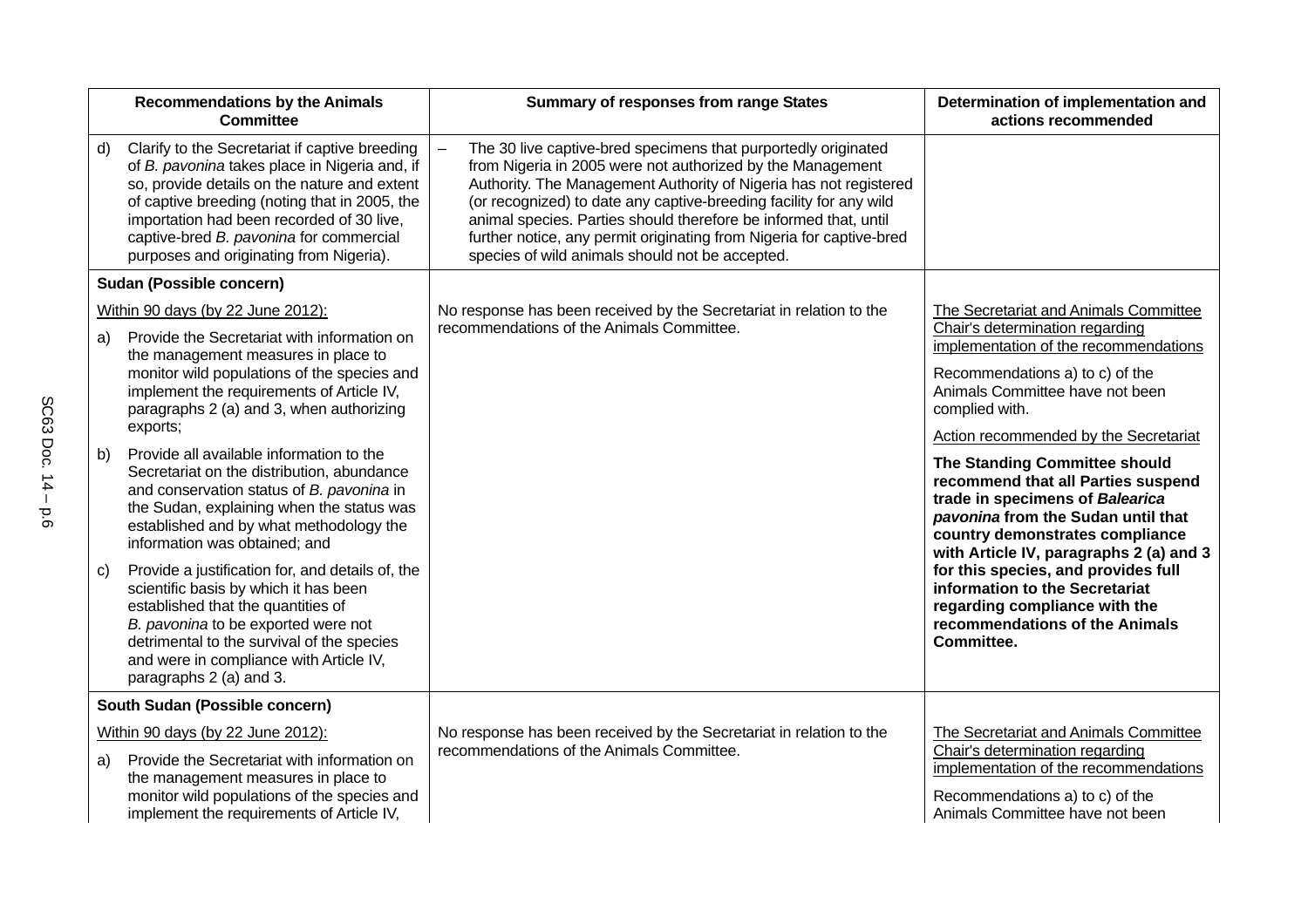|    | <b>Recommendations by the Animals</b><br><b>Committee</b>                                                                                                                                                                                                                                  | <b>Summary of responses from range States</b>                       | Determination of implementation and<br>actions recommended                                                                                                                                                                   |
|----|--------------------------------------------------------------------------------------------------------------------------------------------------------------------------------------------------------------------------------------------------------------------------------------------|---------------------------------------------------------------------|------------------------------------------------------------------------------------------------------------------------------------------------------------------------------------------------------------------------------|
|    | paragraphs 2 (a) and 3, when authorizing<br>exports;                                                                                                                                                                                                                                       |                                                                     | complied with.<br><b>Action recommended by the Secretariat</b>                                                                                                                                                               |
| b) | Provide all available information to the<br>Secretariat on the distribution, abundance<br>and conservation status of B. pavonina in<br>South Sudan, explaining when the status<br>was established and by what methodology<br>the information was obtained; and                             |                                                                     | The Standing Committee should<br>recommend that all Parties suspend<br>trade in specimens of Balearica<br>pavonina from South Sudan until that<br>country demonstrates compliance<br>with Article IV, paragraphs 2 (a) and 3 |
| C) | Provide a justification for, and details of, the<br>scientific basis by which it has been<br>established that the quantities of<br>B. pavonina to be exported were not<br>detrimental to the survival of the species<br>and were in compliance with Article IV,<br>paragraphs 2 (a) and 3. |                                                                     | for this species, and provides full<br>information to the Secretariat<br>regarding compliance with the<br>recommendations of the Animals<br>Committee.                                                                       |
|    |                                                                                                                                                                                                                                                                                            | Balearica regulorum (grey crowned-crane)                            |                                                                                                                                                                                                                              |
|    | Rwanda (Possible concern)                                                                                                                                                                                                                                                                  |                                                                     |                                                                                                                                                                                                                              |
|    | Within 90 days (by 22 June 2012):                                                                                                                                                                                                                                                          | No response has been received by the Secretariat in relation to the | The Secretariat and Animals Committee                                                                                                                                                                                        |
| a) | Clarify what legal protection is afforded to<br>the species in Rwanda and inform the<br>Secretariat whether the present policy<br>allows for export of the species; and                                                                                                                    | recommendations of the Animals Committee.                           | Chair's determination regarding<br>implementation of the recommendations<br>Recommendations a) to c) of the<br>Animals Committee have not been                                                                               |
| b) | If there is no intent to allow export of wild-                                                                                                                                                                                                                                             |                                                                     | complied with.                                                                                                                                                                                                               |
|    | taken specimens of this species for the<br>foreseeable future, establish a zero export<br>quota for such specimens which should be<br>communicated to the Parties by the<br>Secretariat; or                                                                                                |                                                                     | Action recommended by the Secretariat<br>The Standing Committee should<br>recommend that all Parties suspend<br>trade in specimens of Balearica<br>regulorum from Rwanda until that                                          |
| C) | If trade is to be allowed, establish a<br>conservative annual export quota and<br>provide a justification for, and details of, the<br>scientific basis by which it has been<br>established that the quota is in compliance<br>with Article IV, paragraphs 2 (a) and 3,                     |                                                                     | country demonstrates compliance<br>with Article IV, paragraphs 2 (a) and 3<br>for this species, and provides full<br>information to the Secretariat<br>regarding compliance with the<br>recommendations of the Animals       |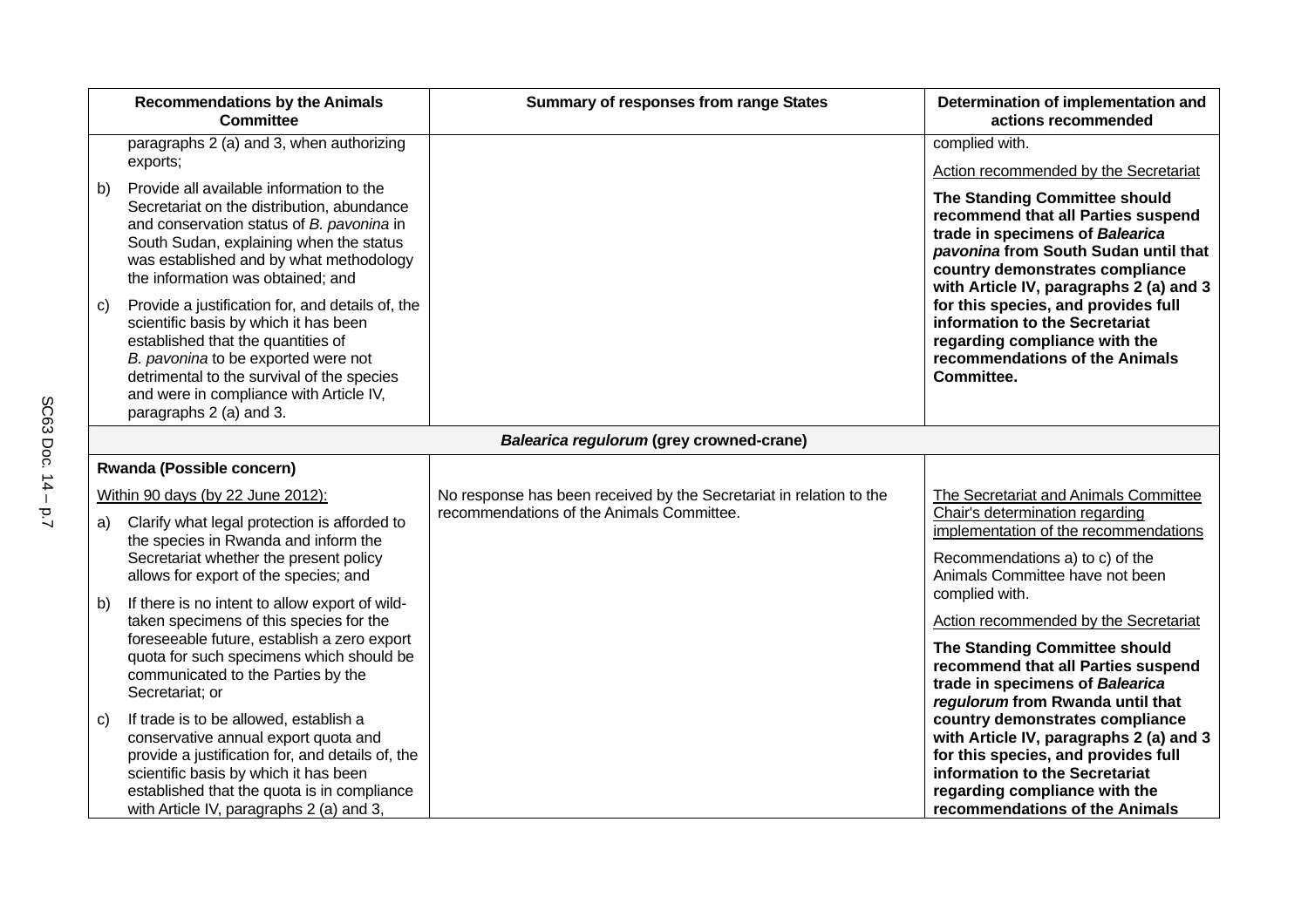|              | <b>Recommendations by the Animals</b><br><b>Committee</b>                                                                                                                                                                                                                                                                                                                                               | <b>Summary of responses from range States</b>                                                | Determination of implementation and<br>actions recommended                                                                                                                                                                           |
|--------------|---------------------------------------------------------------------------------------------------------------------------------------------------------------------------------------------------------------------------------------------------------------------------------------------------------------------------------------------------------------------------------------------------------|----------------------------------------------------------------------------------------------|--------------------------------------------------------------------------------------------------------------------------------------------------------------------------------------------------------------------------------------|
|              | taking into account any potential<br>unregulated and/or illegal offtake and trade.                                                                                                                                                                                                                                                                                                                      |                                                                                              | Committee.                                                                                                                                                                                                                           |
|              | Uganda (Possible concern)                                                                                                                                                                                                                                                                                                                                                                               |                                                                                              |                                                                                                                                                                                                                                      |
|              | Within 90 days (by 22 June 2012):                                                                                                                                                                                                                                                                                                                                                                       | The Management Authority informed the Secretariat in June 2012 that                          | The Secretariat and Animals Committee                                                                                                                                                                                                |
| a)           | Clarify what legal protection is afforded to<br>the species in Uganda and inform the<br>Secretariat whether the present policy<br>allows for export of the species; and                                                                                                                                                                                                                                 | it would provide the necessary responses soon, but no further<br>communication was received. | Chair's determination regarding<br>implementation of the recommendations<br>Recommendations a) to c) of the<br>Animals Committee have not been                                                                                       |
| b)           | If there is no intent to allow export of wild-<br>taken specimens of this species for the<br>foreseeable future, establish a zero export<br>quota for such specimens which should be<br>communicated to Parties by the<br>Secretariat; or                                                                                                                                                               |                                                                                              | complied with.<br>Action recommended by the Secretariat<br>The Standing Committee should<br>recommend that all Parties suspend<br>trade in specimens of Balearica<br>regulorum from Uganda until that                                |
| $\mathbf{C}$ | If trade is to be allowed, establish a<br>conservative quota and provide a<br>justification for, and details of, the scientific<br>basis by which it has been established that<br>the quota is not detrimental to the survival<br>of the species and is in compliance with<br>Article IV, paragraphs 2 (a) and 3, taking<br>into account any potential unregulated<br>and/or illegal offtake and trade. |                                                                                              | country demonstrates compliance<br>with Article IV, paragraphs 2 (a) and 3<br>for this species, and provides full<br>information to the Secretariat<br>regarding compliance with the<br>recommendations of the Animals<br>Committee. |
|              | <b>United Republic of Tanzania (Possible</b>                                                                                                                                                                                                                                                                                                                                                            |                                                                                              |                                                                                                                                                                                                                                      |
|              | concern)                                                                                                                                                                                                                                                                                                                                                                                                | No response has been received by the Secretariat in relation to the                          | The Secretariat and Animals Committee                                                                                                                                                                                                |
|              | Within 90 days (by 22 June 2012):                                                                                                                                                                                                                                                                                                                                                                       | recommendations of the Animals Committee.                                                    | Chair's determination regarding<br>implementation of the recommendations                                                                                                                                                             |
| a)           | Establish a conservative export quota of 50<br>specimens; and                                                                                                                                                                                                                                                                                                                                           |                                                                                              | Recommendations a) and b) of the                                                                                                                                                                                                     |
| b)           | Provide the Secretariat with available<br>information on:                                                                                                                                                                                                                                                                                                                                               |                                                                                              | Animals Committee have not been<br>complied with.                                                                                                                                                                                    |
|              | the distribution and abundance of<br>i)<br>B. regulorum in the United Republic of                                                                                                                                                                                                                                                                                                                       |                                                                                              | Action recommended by the Secretariat                                                                                                                                                                                                |
|              | Tanzania; and                                                                                                                                                                                                                                                                                                                                                                                           |                                                                                              | The Standing Committee should                                                                                                                                                                                                        |
|              | the justification, and the scientific<br>ii)                                                                                                                                                                                                                                                                                                                                                            |                                                                                              | recommend that all Parties suspend                                                                                                                                                                                                   |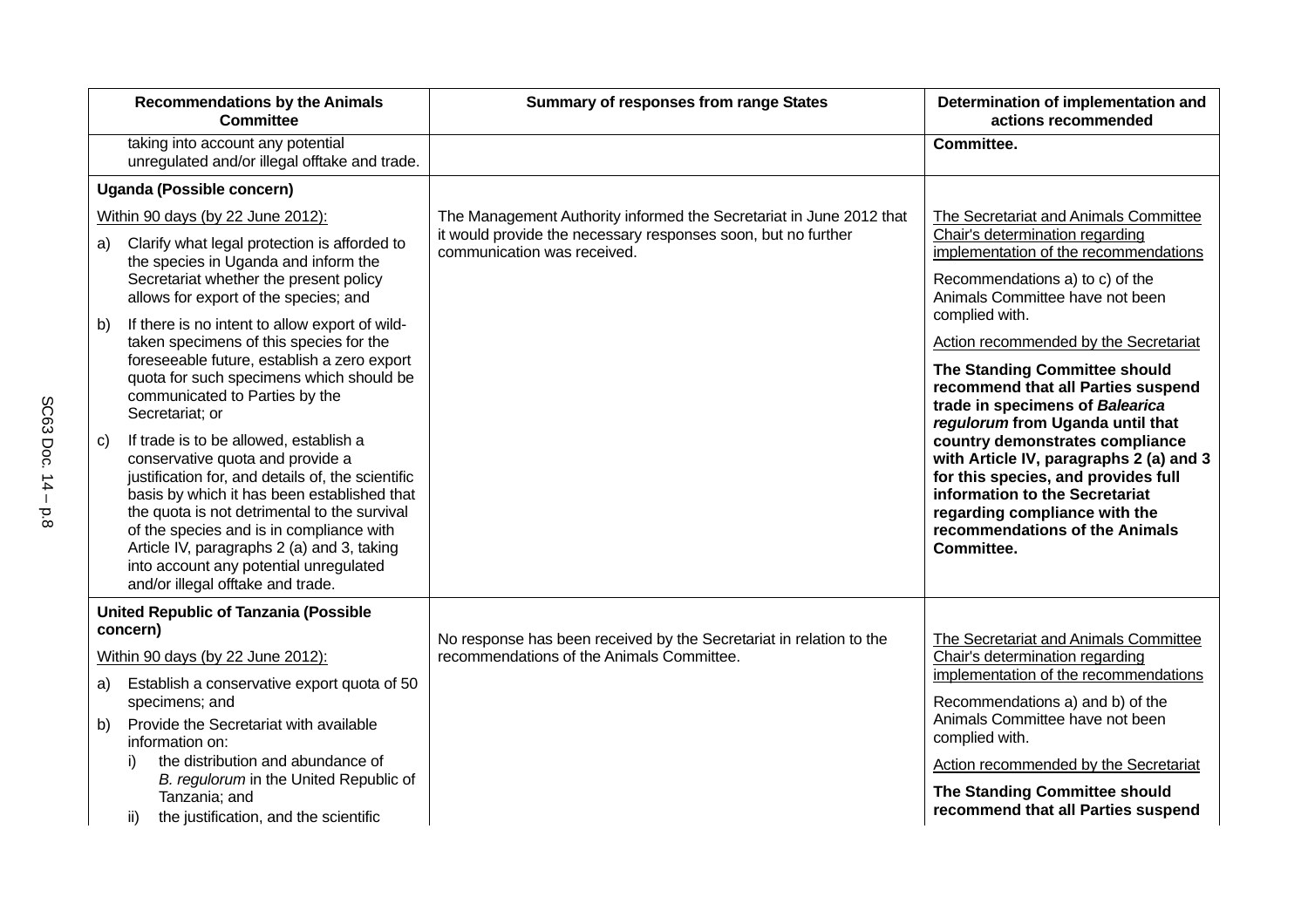|                                                                                                                                                                                          | <b>Recommendations by the Animals</b><br><b>Committee</b>                                                                                                                                                                                                                                        | <b>Summary of responses from range States</b>                   | Determination of implementation and<br>actions recommended                                                                                                                        |
|------------------------------------------------------------------------------------------------------------------------------------------------------------------------------------------|--------------------------------------------------------------------------------------------------------------------------------------------------------------------------------------------------------------------------------------------------------------------------------------------------|-----------------------------------------------------------------|-----------------------------------------------------------------------------------------------------------------------------------------------------------------------------------|
| basis, by which a quota can be<br>established, is considered not to be<br>detrimental to the survival of the<br>species and is in compliance with<br>Article IV, paragraphs 2 (a) and 3. |                                                                                                                                                                                                                                                                                                  |                                                                 | trade in specimens of Balearica<br>regulorum from the United Republic<br>of Tanzania until that country<br>demonstrates compliance with<br>Article IV, paragraphs 2 (a) and 3 for |
|                                                                                                                                                                                          | Within 2 years (by 24 March 2014)                                                                                                                                                                                                                                                                |                                                                 | this species, and provides full<br>information to the Secretariat                                                                                                                 |
| C)                                                                                                                                                                                       | Conduct a national status assessment,<br>including an evaluation of threats to the<br>species; and advise the Secretariat of the<br>details and any management measures in<br>place;                                                                                                             |                                                                 | regarding compliance with the<br>recommendations of the Animals<br>Committee.                                                                                                     |
| d)                                                                                                                                                                                       | Establish a revised annual export quota for<br>wild-taken specimens based on the results<br>of the assessment; and                                                                                                                                                                               |                                                                 |                                                                                                                                                                                   |
| e)                                                                                                                                                                                       | Provide the justification for, and details of,<br>the scientific basis by which it has been<br>established that the quantities of<br>B. regulorum to be exported would not be<br>detrimental to the survival of the species<br>and are in compliance with Article IV,<br>paragraphs 2 (a) and 3. |                                                                 |                                                                                                                                                                                   |
|                                                                                                                                                                                          |                                                                                                                                                                                                                                                                                                  | Mantella aurantiaca (golden mantella)                           |                                                                                                                                                                                   |
|                                                                                                                                                                                          | <b>Madagascar (Urgent concern)</b>                                                                                                                                                                                                                                                               |                                                                 |                                                                                                                                                                                   |
|                                                                                                                                                                                          | Within 90 days (by 22 June 2012):                                                                                                                                                                                                                                                                | The Management Authority maintained an export quota of 550 live | The Secretariat and Animals Committee                                                                                                                                             |
| a)                                                                                                                                                                                       | Maintain an annual export quota at a level<br>no higher than 550 wild specimens for                                                                                                                                                                                                              | specimens in 2012.                                              | Chair's determination regarding<br>implementation of the recommendations                                                                                                          |
|                                                                                                                                                                                          | 2012 and 2013.                                                                                                                                                                                                                                                                                   |                                                                 | Recommendation a) of the Animals<br>Committee has been complied with.                                                                                                             |
|                                                                                                                                                                                          | Within 2 years (by 24 March 2014)                                                                                                                                                                                                                                                                |                                                                 | Action recommended by the Secretariat                                                                                                                                             |
|                                                                                                                                                                                          | b) Provide to the Secretariat a report of the<br>workshop (planned for December 2012)<br>evaluating the implementation of the<br>"M. aurantiaca Species Conservation<br>Strategy";                                                                                                               |                                                                 | The Standing Committee is requested<br>to take note of the progress that<br>Madagascar has made in<br>implementing the recommendations                                            |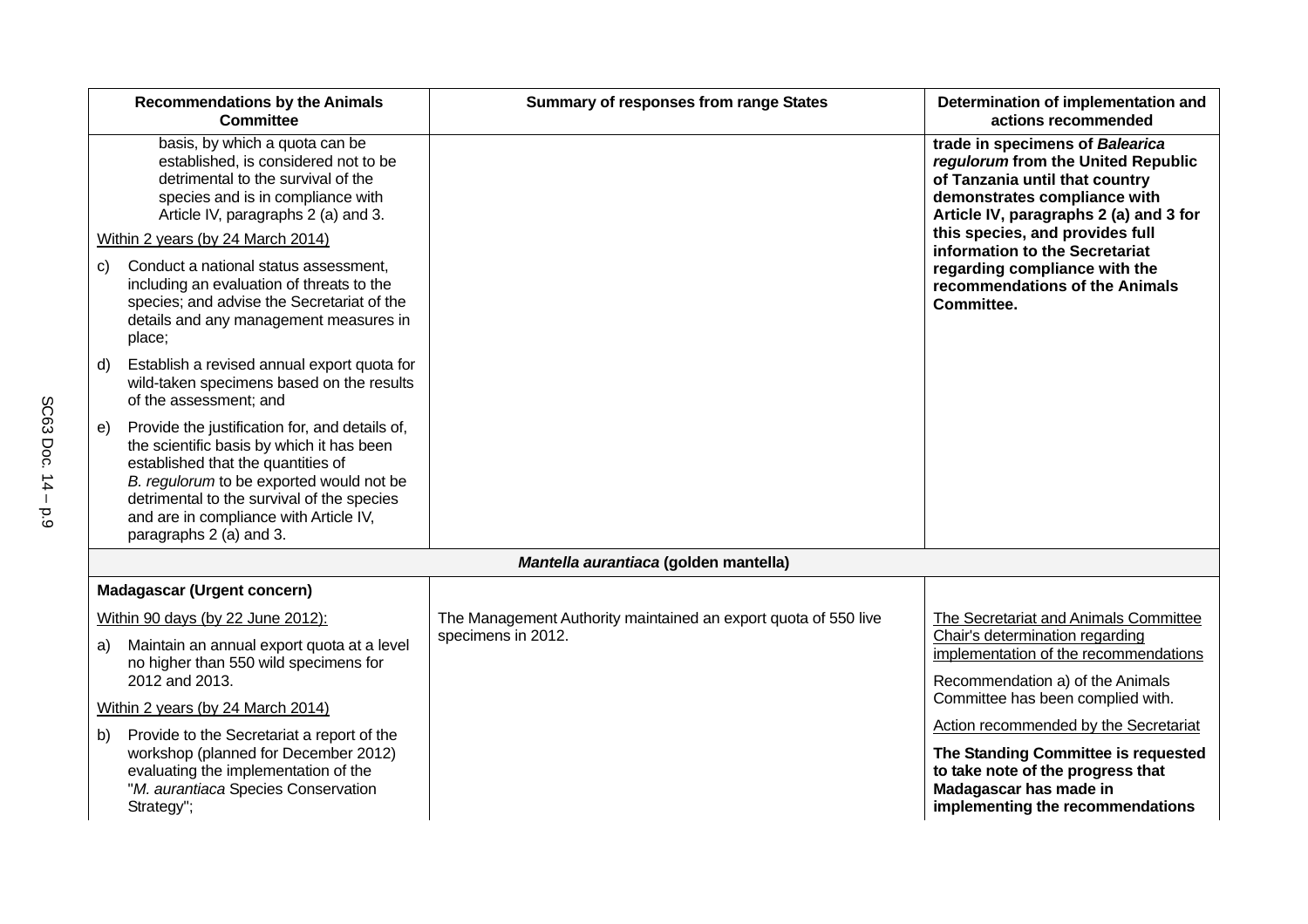| <b>Recommendations by the Animals</b><br><b>Committee</b>                                                                                                                                                                                                                                                                                                                                            | <b>Summary of responses from range States</b>                       | Determination of implementation and<br>actions recommended                                                                                                                                                                                                                                                                                                                                                                                  |
|------------------------------------------------------------------------------------------------------------------------------------------------------------------------------------------------------------------------------------------------------------------------------------------------------------------------------------------------------------------------------------------------------|---------------------------------------------------------------------|---------------------------------------------------------------------------------------------------------------------------------------------------------------------------------------------------------------------------------------------------------------------------------------------------------------------------------------------------------------------------------------------------------------------------------------------|
| Provide information to the Secretariat on<br>$\mathbf{C}$<br>the number and location of collecting sites,<br>harvests levels at each site, and period of<br>the year in which collecting is undertaken;<br>and                                                                                                                                                                                       |                                                                     | of the Animals Committee concerning<br>Mantella aurantiaca.                                                                                                                                                                                                                                                                                                                                                                                 |
| Provide to the Secretariat a justification for,<br>d)<br>and details of, the scientific basis by which<br>it has established that the export quota for<br>M. aurantiaca will not be detrimental to the<br>survival of the species and is in compliance<br>with Article IV, paragraphs 2 (a) and 3.                                                                                                   |                                                                     |                                                                                                                                                                                                                                                                                                                                                                                                                                             |
|                                                                                                                                                                                                                                                                                                                                                                                                      | Huso huso (beluga sturgeon)                                         |                                                                                                                                                                                                                                                                                                                                                                                                                                             |
| Islamic Republic of Iran (Possible concern)                                                                                                                                                                                                                                                                                                                                                          |                                                                     |                                                                                                                                                                                                                                                                                                                                                                                                                                             |
| Within 90 days (by 22 June 2012):                                                                                                                                                                                                                                                                                                                                                                    | No response has been received by the Secretariat in relation to the | The Secretariat and Animals Committee                                                                                                                                                                                                                                                                                                                                                                                                       |
| Provide the Secretariat with written<br>a)<br>confirmation that the commercial catch of<br>H. huso is prohibited during 2012.                                                                                                                                                                                                                                                                        | recommendations of the Animals Committee.                           | Chair's determination regarding<br>implementation of the recommendations<br>Recommendation a) of the Animals                                                                                                                                                                                                                                                                                                                                |
| Within 2 years (by 24 March 2014)                                                                                                                                                                                                                                                                                                                                                                    |                                                                     | Committee has not been complied with.                                                                                                                                                                                                                                                                                                                                                                                                       |
| If planning to resume the commercial catch<br>b)<br>and export of wild H. huso in 2013, provide<br>the Secretariat with a justification for, and<br>details of, the scientific basis by which it<br>has been established that any proposed<br>export quota for H. huso will not be<br>detrimental to the survival of the species<br>and is in compliance with Article IV,<br>paragraphs 2 (a) and 3. |                                                                     | Action recommended by the Secretariat<br>The Standing Committee should<br>recommend that all Parties suspend<br>trade in specimens of Huso huso<br>from the Islamic Republic of Iran until<br>that country demonstrates<br>compliance with Article IV,<br>paragraphs 2 (a) and 3, for this<br>species, and provides full<br>information to the Secretariat<br>regarding compliance with the<br>recommendations of the Animals<br>Committee. |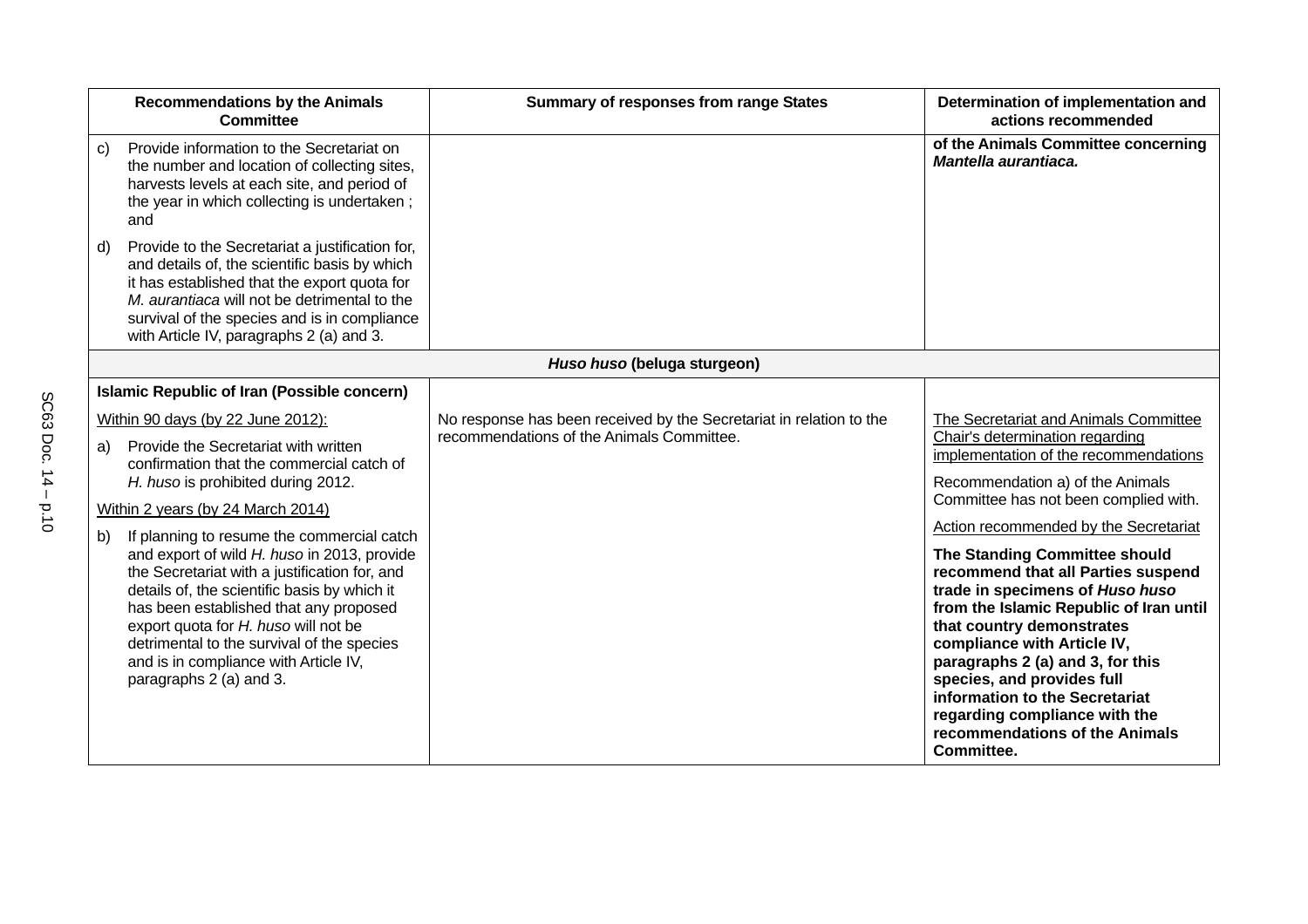| <b>Recommendations by the Animals</b><br><b>Committee</b>                                                                                                                                                                                                                                                                                                                                            | <b>Summary of responses from range States</b>                                                                    | Determination of implementation and<br>actions recommended                                                                                                                                                                                                                                                                                                                   |
|------------------------------------------------------------------------------------------------------------------------------------------------------------------------------------------------------------------------------------------------------------------------------------------------------------------------------------------------------------------------------------------------------|------------------------------------------------------------------------------------------------------------------|------------------------------------------------------------------------------------------------------------------------------------------------------------------------------------------------------------------------------------------------------------------------------------------------------------------------------------------------------------------------------|
| Kazakhstan (Possible concern)                                                                                                                                                                                                                                                                                                                                                                        |                                                                                                                  |                                                                                                                                                                                                                                                                                                                                                                              |
| Within 90 days (by 22 June 2012):                                                                                                                                                                                                                                                                                                                                                                    | No response has been received by the Secretariat in relation to the<br>recommendations of the Animals Committee. | The Secretariat and Animals Committee                                                                                                                                                                                                                                                                                                                                        |
| Provide the Secretariat with written<br>a)<br>confirmation that the commercial catch of                                                                                                                                                                                                                                                                                                              |                                                                                                                  | Chair's determination regarding<br>implementation of the recommendations                                                                                                                                                                                                                                                                                                     |
| H. huso is prohibited during 2012.                                                                                                                                                                                                                                                                                                                                                                   |                                                                                                                  | Recommendation a) of the Animals<br>Committee has not been complied with.                                                                                                                                                                                                                                                                                                    |
| Within 2 years (by 24 March 2014)                                                                                                                                                                                                                                                                                                                                                                    |                                                                                                                  | Action recommended by the Secretariat                                                                                                                                                                                                                                                                                                                                        |
| If planning to resume the commercial catch<br>b)<br>and export of wild H. huso in 2013, provide<br>the Secretariat with a justification for, and<br>details of, the scientific basis by which it<br>has been established that any proposed<br>export quota for H. huso will not be<br>detrimental to the survival of the species<br>and is in compliance with Article IV,<br>paragraphs 2 (a) and 3. |                                                                                                                  | The Standing Committee should<br>recommend that all Parties suspend<br>trade in specimens of Huso huso<br>from Kazakhstan until that country<br>demonstrates compliance with<br>Article IV, paragraphs 2 (a) and 3 for<br>this species, and provides full<br>information to the Secretariat<br>regarding compliance with the<br>recommendations of the Animals<br>Committee. |
| <b>Russian Federation (Possible concern)</b>                                                                                                                                                                                                                                                                                                                                                         |                                                                                                                  |                                                                                                                                                                                                                                                                                                                                                                              |
| Within 90 days (by 22 June 2012):                                                                                                                                                                                                                                                                                                                                                                    | No response has been received by the Secretariat in relation to the                                              | The Secretariat and Animals Committee                                                                                                                                                                                                                                                                                                                                        |
| Provide the Secretariat with written<br>a)<br>confirmation that the commercial catch of                                                                                                                                                                                                                                                                                                              | recommendations of the Animals Committee.                                                                        | Chair's determination regarding<br>implementation of the recommendations                                                                                                                                                                                                                                                                                                     |
| H. huso is prohibited during 2012.                                                                                                                                                                                                                                                                                                                                                                   |                                                                                                                  | Recommendation a) of the Animals                                                                                                                                                                                                                                                                                                                                             |
| Within 2 years (by 24 March 2014)                                                                                                                                                                                                                                                                                                                                                                    |                                                                                                                  | Committee has not been complied with.                                                                                                                                                                                                                                                                                                                                        |
| If planning to resume the commercial catch<br>b)                                                                                                                                                                                                                                                                                                                                                     |                                                                                                                  | Action recommended by the Secretariat                                                                                                                                                                                                                                                                                                                                        |
| and export of wild H. huso in 2013, provide<br>the Secretariat with a justification for, and<br>details of, the scientific basis by which it<br>has been established that any proposed<br>export quota for H. huso will not be<br>detrimental to the survival of the species<br>and is in compliance with Article IV,<br>paragraphs 2 (a) and 3.                                                     |                                                                                                                  | The Standing Committee should<br>recommend that all Parties suspend<br>trade in specimens of Huso huso<br>from the Russian Federation until that<br>country demonstrates compliance<br>with Article IV, paragraphs 2 (a) and 3<br>for this species, and provides full<br>information to the Secretariat<br>regarding compliance with the                                     |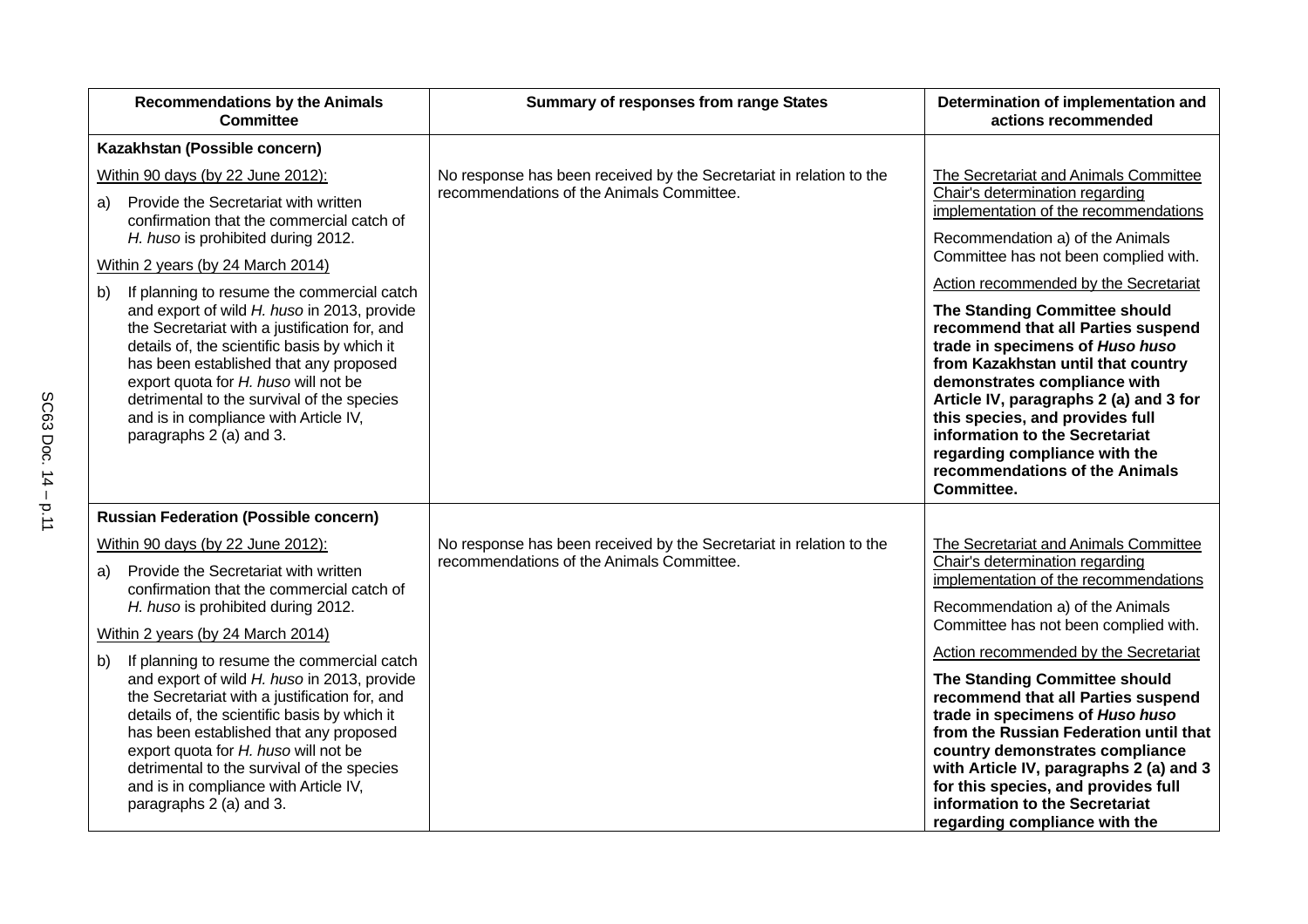| <b>Recommendations by the Animals</b><br><b>Committee</b> | <b>Summary of responses from range States</b>                                                                                                                                                                                                                                                                                                                                                                                                                                                                                                                                                                                                                                                                                                                                                                                                                                                                                                                                                                                                                                                                                                                                                                                                                                                                                                                                                                                                                                                                                                        | Determination of implementation and<br>actions recommended                                                                                                                                                                                                                                                                                                                                                                                                                                                                                                                                                                                                                                                                                                                                                                                                              |
|-----------------------------------------------------------|------------------------------------------------------------------------------------------------------------------------------------------------------------------------------------------------------------------------------------------------------------------------------------------------------------------------------------------------------------------------------------------------------------------------------------------------------------------------------------------------------------------------------------------------------------------------------------------------------------------------------------------------------------------------------------------------------------------------------------------------------------------------------------------------------------------------------------------------------------------------------------------------------------------------------------------------------------------------------------------------------------------------------------------------------------------------------------------------------------------------------------------------------------------------------------------------------------------------------------------------------------------------------------------------------------------------------------------------------------------------------------------------------------------------------------------------------------------------------------------------------------------------------------------------------|-------------------------------------------------------------------------------------------------------------------------------------------------------------------------------------------------------------------------------------------------------------------------------------------------------------------------------------------------------------------------------------------------------------------------------------------------------------------------------------------------------------------------------------------------------------------------------------------------------------------------------------------------------------------------------------------------------------------------------------------------------------------------------------------------------------------------------------------------------------------------|
|                                                           |                                                                                                                                                                                                                                                                                                                                                                                                                                                                                                                                                                                                                                                                                                                                                                                                                                                                                                                                                                                                                                                                                                                                                                                                                                                                                                                                                                                                                                                                                                                                                      | recommendations of the Animals<br>Committee.                                                                                                                                                                                                                                                                                                                                                                                                                                                                                                                                                                                                                                                                                                                                                                                                                            |
|                                                           | Hippocampus kellogi, H. kuda and H. spinosissimus (seahorses)                                                                                                                                                                                                                                                                                                                                                                                                                                                                                                                                                                                                                                                                                                                                                                                                                                                                                                                                                                                                                                                                                                                                                                                                                                                                                                                                                                                                                                                                                        |                                                                                                                                                                                                                                                                                                                                                                                                                                                                                                                                                                                                                                                                                                                                                                                                                                                                         |
| <b>Thailand (Urgent concern)</b>                          | In July 2012, the Management Authority provided information<br>concerning its implementation of recommendations a) to d), as shown<br>below. It also added the following:<br>1. Export of seahorses from Thailand is mostly in dried product in<br>which most are incidental catch from bottom-trawl fisheries. Only a<br>small number was accidentally harvested in each fishing trip.<br>Fishing crews separated seahorses from trashfish, dried and<br>compiled them while operating fishing on board. The collected dry<br>seahorses will be sold out when the vessel lands<br>Technical Authorities are aware that trawl fishing targets mainly<br>benthic fauna or demersal fish, and is operating outside fisheries<br>conservation zones and/or fisheries protected areas. The small<br>number of seahorse included in each trawling will definitely not<br>have a significant impact on wild populations.<br>2. Due to the species diversity in tropical area, fisheries conservation<br>measures in Thailand are taken on habitat and seasonality basis,<br>and actually focus on all-inclusive species instead of individual<br>species. The imposed conservation measures are generally based<br>on adequate technical information, and stakeholder consultation<br>with transparency approach to minimize confrontation among<br>resources users and impact on fisheries resources. In addition,<br>Fisheries Patrol Units has been entrusted to control fishing where<br>violating the conservation measure. This will ensure that the | The Secretariat and Animals Committee<br>Chair's determination regarding<br>implementation of the recommendations<br>Recommendations a) to d) have been<br>complied with.<br>Additional background information<br>With support from the European<br>Commission, the Secretariat has been<br>able to contract the University of British<br>Columbia to provide support to Thailand<br>for the implementation of the<br>recommendations of the Animals<br>Committee. This is in the context of a<br>project to assist CITES authorities in<br>Indonesia, Thailand and Viet Nam in<br>making non-detriment findings for trade<br>in Hippocampus species. The project<br>may also help Viet Nam in implementing<br>recommendations concerning H. kuda.<br>Action recommended by the Secretariat<br>The Standing Committee is requested<br>to take note of the progress that |
|                                                           | utilization of seahorse incidentally harvested by fishing operation<br>outside these conservation measures will not impact on the viability<br>of the wild population.<br>3. Thailand does not import seahorses.                                                                                                                                                                                                                                                                                                                                                                                                                                                                                                                                                                                                                                                                                                                                                                                                                                                                                                                                                                                                                                                                                                                                                                                                                                                                                                                                     | Thailand has made in implementing<br>the recommendations of the Animals<br><b>Committee concerning Hippocampus</b><br>kellogi, H. kuda and H. spinosissimus.                                                                                                                                                                                                                                                                                                                                                                                                                                                                                                                                                                                                                                                                                                            |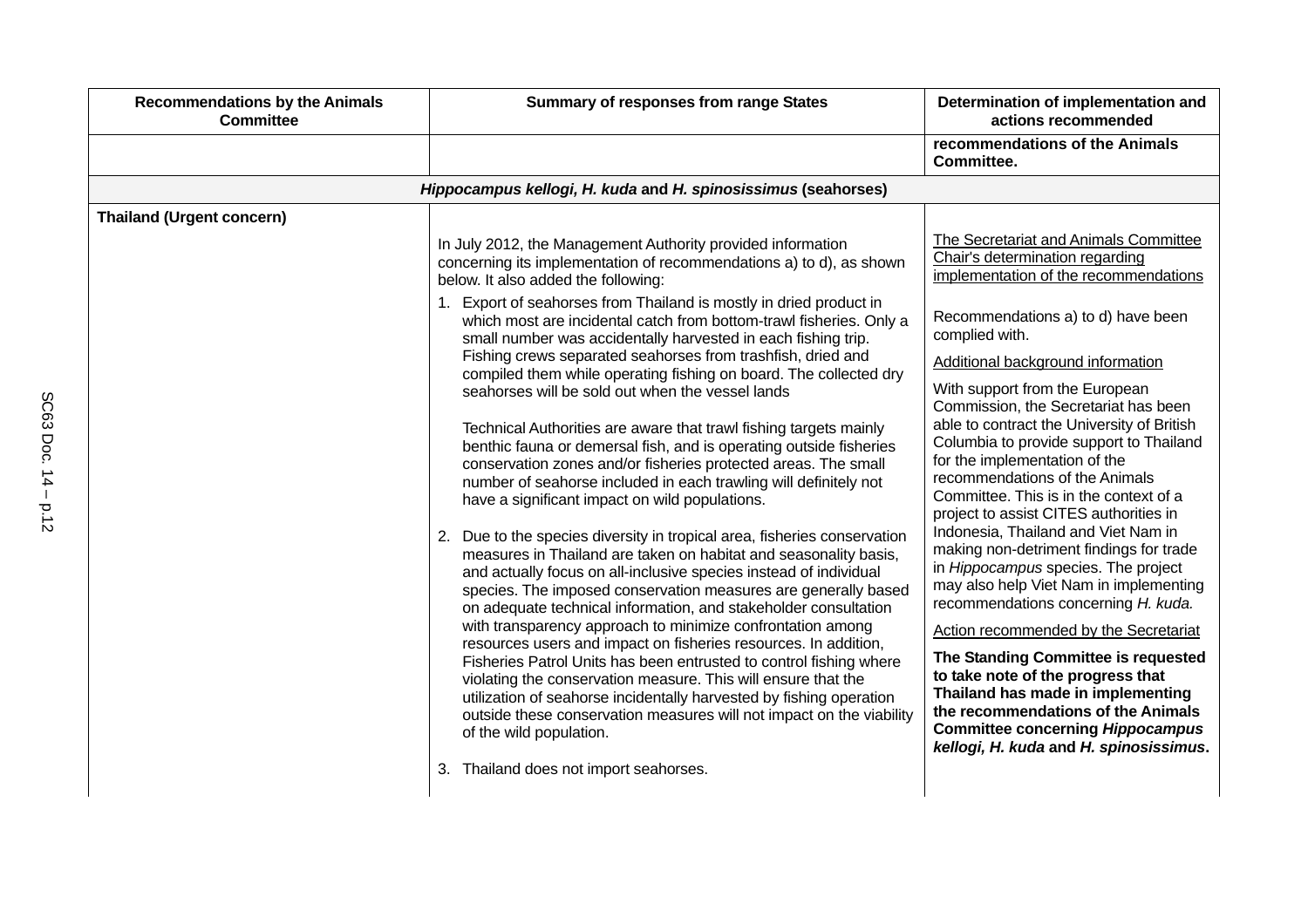|    | <b>Recommendations by the Animals</b><br><b>Committee</b>                                                                                                                                                                                           | <b>Summary of responses from range States</b>                                                                                                                                                                                                                                                                                                                                                                                                                                                                                                                                               | Determination of implementation and<br>actions recommended |
|----|-----------------------------------------------------------------------------------------------------------------------------------------------------------------------------------------------------------------------------------------------------|---------------------------------------------------------------------------------------------------------------------------------------------------------------------------------------------------------------------------------------------------------------------------------------------------------------------------------------------------------------------------------------------------------------------------------------------------------------------------------------------------------------------------------------------------------------------------------------------|------------------------------------------------------------|
|    | Within 150 days (by 21 August 2012):                                                                                                                                                                                                                |                                                                                                                                                                                                                                                                                                                                                                                                                                                                                                                                                                                             |                                                            |
| a) | Clarify what legal protection is afforded to<br>these species in Thailand and provide<br>information to the Secretariat on controls or<br>regulation of fishing activities that might<br>otherwise detrimentally impact on seahorse<br>populations; | Trawls and push nets, the main fishing gear to harvest seahorse<br>unintentionally, have been prohibited in operating in the range of<br>3,000 metres from the shoreline in 23 coastal provinces since<br>1972. Currently out of these 23 provinces, nine provinces have<br>expanded the prohibition area to the range of 5,400 metres from<br>the shoreline.                                                                                                                                                                                                                               |                                                            |
|    |                                                                                                                                                                                                                                                     | Thailand has protected habitat for coastal fisheries resources,<br>including seahorse, and established conservation zones in the<br>areas of national park, coral reefs, seagrass and mangrove.<br>Altogether these conservation areas cover 23,479.07 $km^2$ ,<br>accounting for 7.3% of the approximate 316,118.24 km <sup>2</sup> of the Thai<br>waters. The establishment of conservation areas contributes to<br>ensuring that wild seahorse populations will be viable and not<br>impacted by fishing.                                                                                |                                                            |
|    |                                                                                                                                                                                                                                                     | In addition, the notification on seasonal and area closure in the Gulf<br>of Thailand, including coastal areas in Prachuap Khiri Khan,<br>Chumphon and Surat Thani Provinces and Andaman Sea including<br>coastal areas in Phuket, Phang-nga, Krabi and Trang Provinces<br>were announced and implemented since 2007 and 2008,<br>respectively. These habitats are significant spawning areas for<br>many economically important marine fish species. These areas<br>altogether account for 26,400 $km^2$ in the Gulf of Thailand plus<br>another 4,355 km <sup>2</sup> in the Andaman Sea. |                                                            |
| b) | Provide available information to the<br>Secretariat on the distribution, abundance,<br>threats and conservation status of, and any<br>current management measures in place<br>for, the three Hippocampus species in<br>Thailand; and                | Technical data on distribution, integrity, threat and conservation<br>measures for the three species of seahorse spawning areas and<br>the significant habitats of are provided in Seahorses in Thai waters.<br>(Marine Fisheries Research and development Bureau. 2011?<br>33 pages).                                                                                                                                                                                                                                                                                                      |                                                            |
| C) | Provide justification for, and details of, the<br>scientific basis by which, it has been<br>established that the quantities of the three<br>Hippocampus species exported will not be                                                                | Technical data on distribution, integrity, threat and conservation<br>measures for the three species of seahorse spawning areas and<br>the significant habitats of are provided in Seahorses in Thai waters.<br>(Marine Fisheries Research and development Bureau. 2011?                                                                                                                                                                                                                                                                                                                    |                                                            |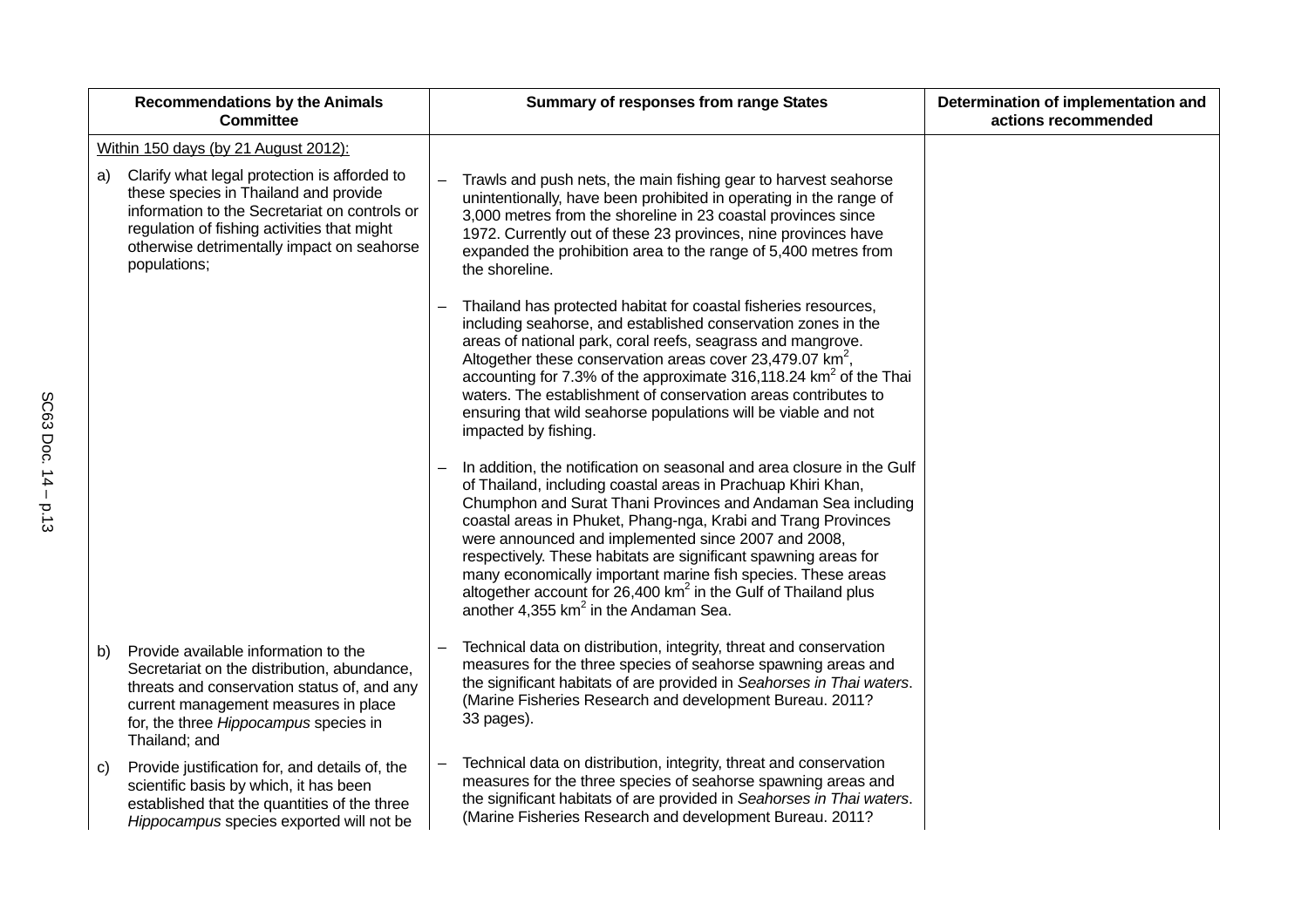|    | <b>Recommendations by the Animals</b><br><b>Committee</b>                                                                                                                                                                                                                                                                                                                                                | <b>Summary of responses from range States</b>                                                                                                                                                                                                                                                                                                                                                                                                                                                                     | Determination of implementation and<br>actions recommended |
|----|----------------------------------------------------------------------------------------------------------------------------------------------------------------------------------------------------------------------------------------------------------------------------------------------------------------------------------------------------------------------------------------------------------|-------------------------------------------------------------------------------------------------------------------------------------------------------------------------------------------------------------------------------------------------------------------------------------------------------------------------------------------------------------------------------------------------------------------------------------------------------------------------------------------------------------------|------------------------------------------------------------|
|    | detrimental to the survival of the species<br>and in compliance with Article IV,<br>paragraphs 2 (a) and 3, taking into account<br>any potential unregulated and/or illegal<br>offtake and trade; and                                                                                                                                                                                                    | 33 pages).                                                                                                                                                                                                                                                                                                                                                                                                                                                                                                        |                                                            |
| d) | Initiate measures to ensure that<br>descriptions on all CITES permits are<br>standardized so that trade is only permitted<br>at the species level and that, in compliance<br>with Resolution Conf. 12.3 (Rev. CoP15),<br>Section XIV, paragraph e), trade ceases to<br>be reported or permitted at higher taxon<br>levels (genus or family).                                                             | Fisheries resources Technical Authority and Management Authority<br>have informed exporters that the classification of seahorse by<br>species is compulsory in order to receive export permission in<br>future. The authorities have advised exporters to know how to<br>classify seahorse species. Consequently, exports of seahorses will<br>be randomly checked and the export amount will be recorded. The<br>authorities have advised exporters to export seahorses that are not<br>less than 10 cm in size. |                                                            |
|    | Within 1 year (by 24 March 2013)                                                                                                                                                                                                                                                                                                                                                                         |                                                                                                                                                                                                                                                                                                                                                                                                                                                                                                                   |                                                            |
| e) | Undertake studies to provide evidence on<br>variation in the spatial and temporal<br>abundance of the three species of<br>Hippocampus to enable areas of high<br>seahorse density to be identified, and<br>provide the results of the analysis to the<br>Secretariat, as the basis for considering<br>area restrictions on non-selective fishing<br>gear that obtains Hippocampus species as<br>bycatch; |                                                                                                                                                                                                                                                                                                                                                                                                                                                                                                                   |                                                            |
| f) | Examine the technical and logistical<br>feasibility of returning to the sea live<br>seahorses taken as bycatch in various<br>types of fishing gear, particularly by inshore<br>gear, such as crab gill nets and other traps,<br>as the basis for considering the feasibility<br>of minimum size limits and/or other output<br>controls; and                                                              |                                                                                                                                                                                                                                                                                                                                                                                                                                                                                                                   |                                                            |
| g) | Develop and implement adequate control<br>measures and inspection to enhance the<br>enforcement of the reported ban on<br>trawling within 3-5 km of the coast, as the                                                                                                                                                                                                                                    |                                                                                                                                                                                                                                                                                                                                                                                                                                                                                                                   |                                                            |
|    |                                                                                                                                                                                                                                                                                                                                                                                                          |                                                                                                                                                                                                                                                                                                                                                                                                                                                                                                                   |                                                            |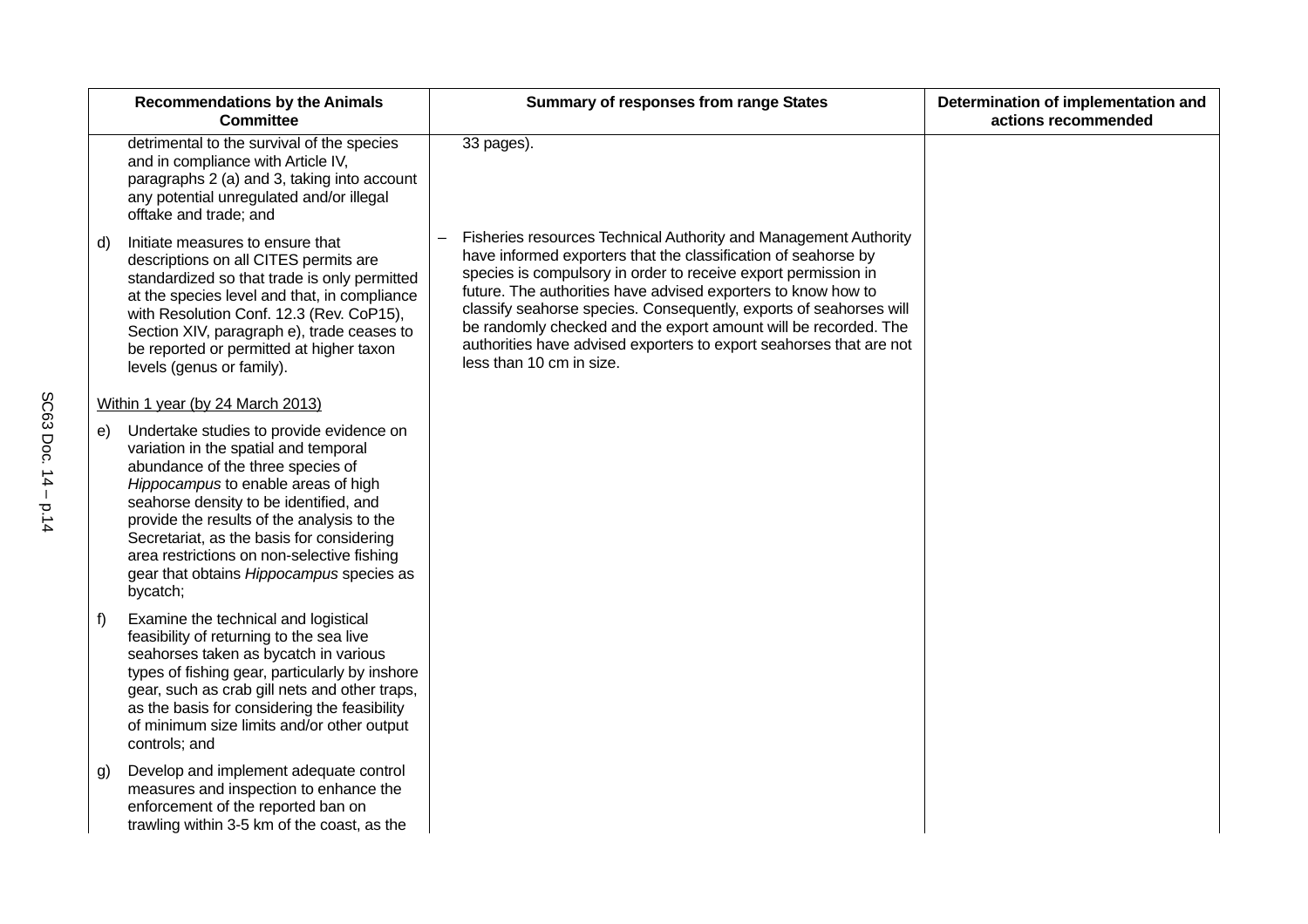|            | <b>Recommendations by the Animals</b><br><b>Committee</b>                                                                                                                                                                                                                                                                                                                                                                                           | <b>Summary of responses from range States</b> | Determination of implementation and<br>actions recommended |
|------------|-----------------------------------------------------------------------------------------------------------------------------------------------------------------------------------------------------------------------------------------------------------------------------------------------------------------------------------------------------------------------------------------------------------------------------------------------------|-----------------------------------------------|------------------------------------------------------------|
|            | main means of reducing incidental capture<br>of these Hippocampus species.                                                                                                                                                                                                                                                                                                                                                                          |                                               |                                                            |
|            | Within 2 years (by 24 March 2014)                                                                                                                                                                                                                                                                                                                                                                                                                   |                                               |                                                            |
| h)         | Establish a detailed monitoring programme<br>of landings of the three Hippocampus<br>species at representative sites, taking into<br>account different gear types and means of<br>extraction and recording catch and effort<br>metrics, and provide a report to the<br>Secretariat;                                                                                                                                                                 |                                               |                                                            |
| $\vert$ i) | Conduct a detailed study of the life history<br>parameters of the three Hippocampus<br>species, including growth rate, size and<br>age at maturity, average annual<br>reproductive output, and annual<br>survivorship of different age classes; and<br>provide a report to the Secretariat. Based<br>on the outcome of this study, model<br>population responses to exploitation<br>pressures in order to review and revise<br>management measures; |                                               |                                                            |
| $ $ j)     | Implement additional measures, including<br>spatial and/or temporal restrictions on<br>fishing activities, to support non-detriment<br>findings; and                                                                                                                                                                                                                                                                                                |                                               |                                                            |
| k)         | Based on the studies and measures in<br>paragraphs h), i) and j) above, establish an<br>adaptive management programme for the<br>extraction of, and trade in, the three<br>Hippocampus species, enabling<br>management measures to be reviewed<br>and, if necessary, revised, to ensure that<br>trade is not detrimental to the survival of<br>the species in the wild and complies with<br>Article IV, paragraphs 2 (a) and 3.                     |                                               |                                                            |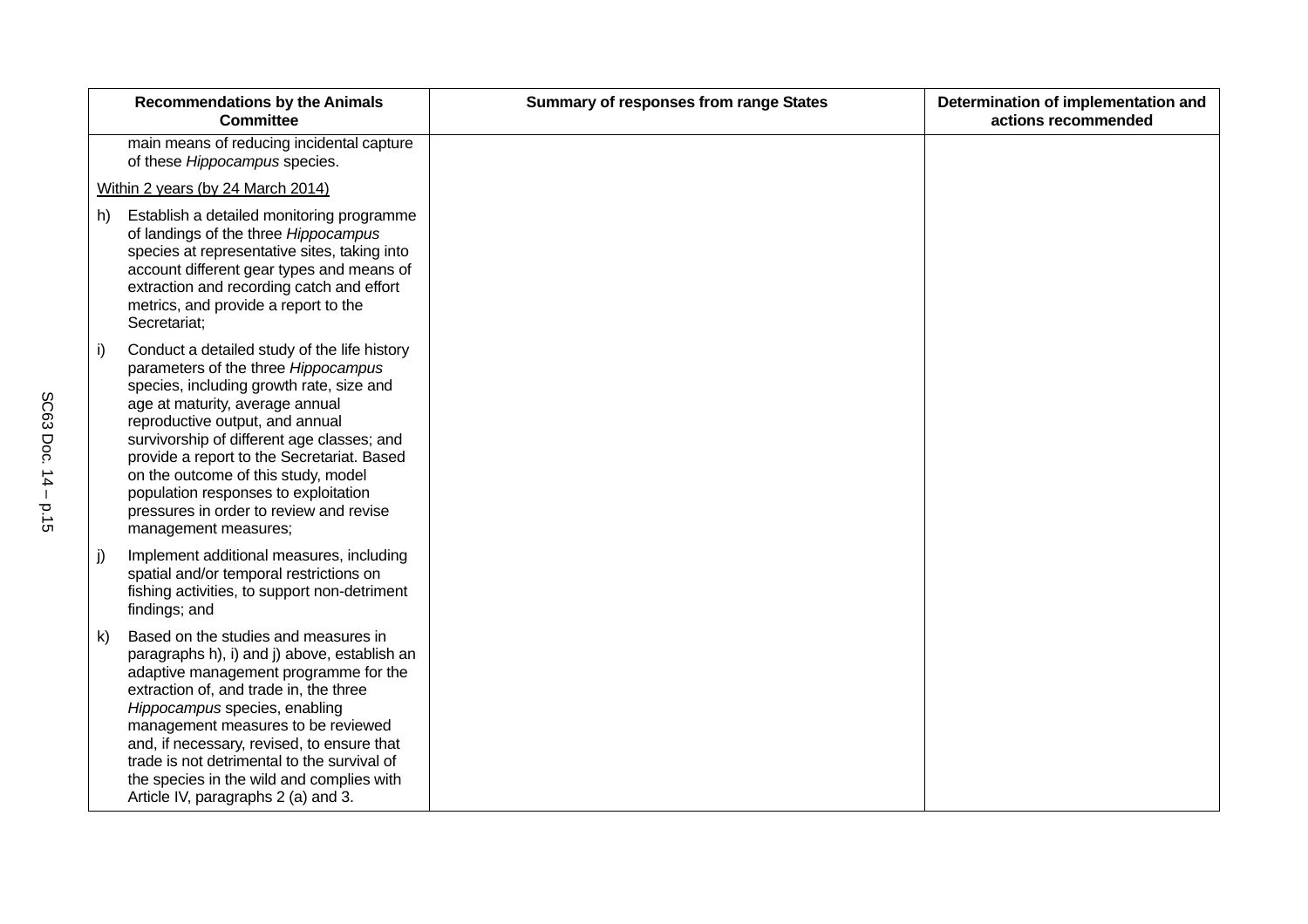|    | <b>Recommendations by the Animals</b><br><b>Committee</b>                                                                                                                                                                                                                                                                                                          | <b>Summary of responses from range States</b>                       | Determination of implementation and<br>actions recommended                                                                                                                                                                                                                                                                                                                                                                 |
|----|--------------------------------------------------------------------------------------------------------------------------------------------------------------------------------------------------------------------------------------------------------------------------------------------------------------------------------------------------------------------|---------------------------------------------------------------------|----------------------------------------------------------------------------------------------------------------------------------------------------------------------------------------------------------------------------------------------------------------------------------------------------------------------------------------------------------------------------------------------------------------------------|
|    |                                                                                                                                                                                                                                                                                                                                                                    | Hippocampus kuda (yellow seahorse)                                  |                                                                                                                                                                                                                                                                                                                                                                                                                            |
|    | Viet Nam (Possible concern)<br>Within 90 days (by 22 June 2012):                                                                                                                                                                                                                                                                                                   | No response has been received by the Secretariat in relation to the | The Secretariat and Animals Committee<br>Chair's determination regarding                                                                                                                                                                                                                                                                                                                                                   |
| a) | Clarify what legal protection is afforded to                                                                                                                                                                                                                                                                                                                       | recommendations of the Animals Committee.                           | implementation of the recommendations                                                                                                                                                                                                                                                                                                                                                                                      |
|    | the species and inform the Secretariat<br>whether the present policy allows for export<br>of wild-taken specimens;                                                                                                                                                                                                                                                 |                                                                     | Recommendations a) to d) of the<br>Animals Committee have not been<br>complied with.                                                                                                                                                                                                                                                                                                                                       |
| b) | If there is no intent to allow export of wild                                                                                                                                                                                                                                                                                                                      |                                                                     | Additional background information                                                                                                                                                                                                                                                                                                                                                                                          |
|    | specimens of this species for the<br>foreseeable future, establish a zero export<br>quota which should be communicated to<br>the Parties by the Secretariat; or                                                                                                                                                                                                    |                                                                     | With support from the European<br>Commission, the Secretariat has been<br>able to contract the University of British<br>Columbia to provide support to Viet Nam                                                                                                                                                                                                                                                            |
| C) | If trade is to be allowed, provide a<br>justification for, and details of, the scientific<br>basis by which it has been established that<br>export is not detrimental to the survival of<br>the species and is in compliance with<br>Article IV, paragraphs 2 (a) and 3, taking<br>into account any potential unregulated<br>and/or illegal offtake and trade; and |                                                                     | for the implementation of the<br>recommendations of the Animals<br>Committee concerning Hippocampus<br>kuda. This is in the context of a project to<br>assist CITES authorities in Indonesia,<br>Thailand and Viet Nam in making non-<br>detriment findings for trade in<br>Hippocampus species.                                                                                                                           |
| d) | Initiate measures to ensure that<br>descriptions on all CITES permits are<br>standardized so that trade is only permitted<br>at the species level and that, in compliance<br>with Resolution Conf. 12.3 (Rev. CoP15),<br>Section XIV, paragraph e), trade ceases to<br>be reported or permitted at higher taxon<br>levels (genus or family).                       |                                                                     | Action recommended by the Secretariat<br>The Standing Committee should<br>recommend that all Parties suspend<br>trade in specimens of Hippocampus<br>kuda from Viet Nam until that country<br>demonstrates compliance with<br>Article IV, paragraphs 2 (a) and 3 for<br>this species, and provides full<br>information to the Secretariat<br>regarding compliance with the<br>recommendations of the Animals<br>Committee. |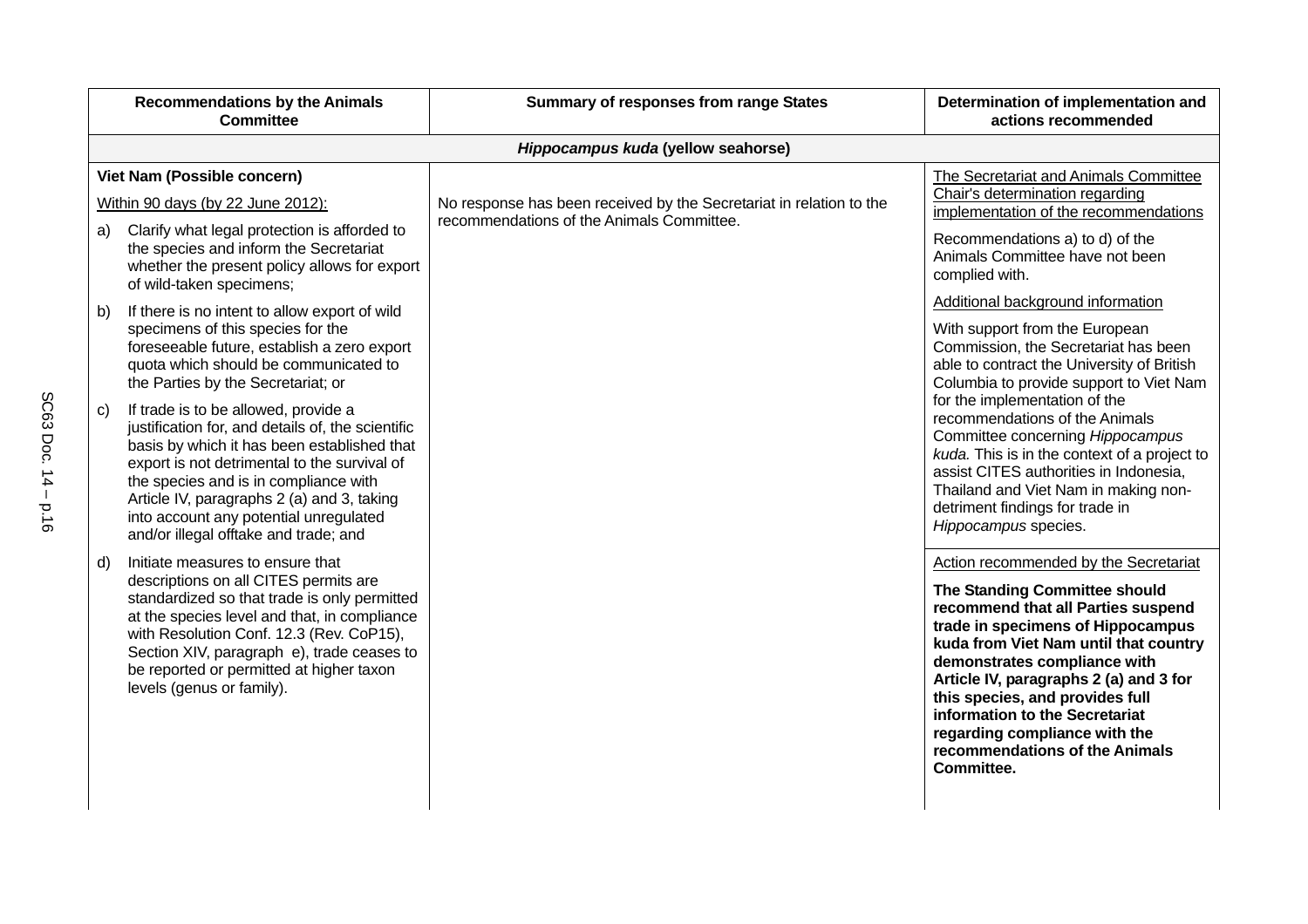|    | <b>Recommendations by the Animals</b><br><b>Committee</b>                                                                                                                                                                                                                                                                                                                                                                                                                                                                                 | <b>Summary of responses from range States</b>                                                                                                         | Determination of implementation and<br>actions recommended                                                  |
|----|-------------------------------------------------------------------------------------------------------------------------------------------------------------------------------------------------------------------------------------------------------------------------------------------------------------------------------------------------------------------------------------------------------------------------------------------------------------------------------------------------------------------------------------------|-------------------------------------------------------------------------------------------------------------------------------------------------------|-------------------------------------------------------------------------------------------------------------|
|    | Within 2 years (by 24 March 2014)                                                                                                                                                                                                                                                                                                                                                                                                                                                                                                         |                                                                                                                                                       |                                                                                                             |
| e) | If trade in wild specimens is anticipated in<br>the future conduct a study of the life history<br>parameters of H. kuda, including growth<br>rate, size and age at maturity, average<br>annual reproductive output and annual<br>survivorship of different age classes; and<br>make the results available to the<br>Secretariat. Based on the outcome of this<br>study, model population responses to<br>exploitation pressures in order to review<br>and revise export quotas; and if they intend<br>to trade the species in the future; |                                                                                                                                                       |                                                                                                             |
| f  | Provide to the Secretariat a justification for,<br>and details of, the scientific basis by which<br>it has been established that any proposed<br>export quota for wild specimens of H. kuda<br>will not be detrimental to the survival of the<br>species and is in compliance with Article IV,<br>paragraphs 2 (a) and 3; and                                                                                                                                                                                                             |                                                                                                                                                       |                                                                                                             |
| g) | If trade in wild specimens is anticipated in<br>the future, establish a detailed monitoring<br>programme of landings of H. kuda at<br>representative sites, taking into account<br>different gear types and means of<br>extraction and recording catch and effort<br>metrics and provide a report to the<br>Secretariat.                                                                                                                                                                                                                  |                                                                                                                                                       |                                                                                                             |
|    |                                                                                                                                                                                                                                                                                                                                                                                                                                                                                                                                           | Pandinus imperator (emperor scorpion)                                                                                                                 |                                                                                                             |
|    | <b>Benin (Urgent concern)</b>                                                                                                                                                                                                                                                                                                                                                                                                                                                                                                             |                                                                                                                                                       |                                                                                                             |
|    | Within 90 days (by 22 June 2012):                                                                                                                                                                                                                                                                                                                                                                                                                                                                                                         | In June 2012, the Management Authority acknowledged receipt of the                                                                                    | The Secretariat and Animals Committee                                                                       |
| a) | Provide the Secretariat with available<br>information on the status, distribution and<br>abundance of P. imperator in Benin;                                                                                                                                                                                                                                                                                                                                                                                                              | recommendations, but no further communication has been obtained by<br>the Secretariat in relation to the recommendations of the Animals<br>Committee. | Chair's determination regarding<br>implementation of the recommendations<br>Recommendations a) to h) of the |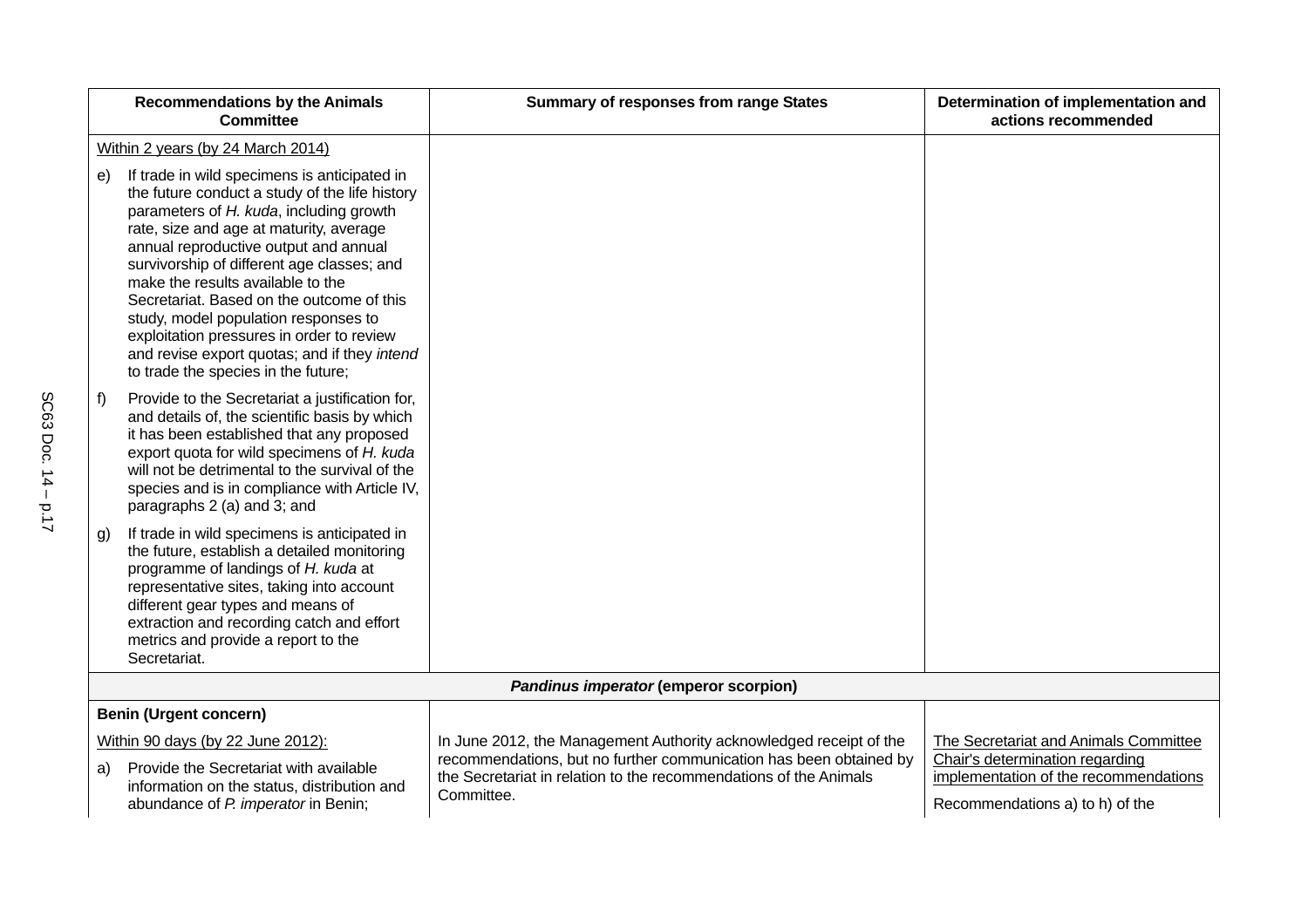|    | <b>Recommendations by the Animals</b><br><b>Committee</b>                                                                                                                                                                                                                          | <b>Summary of responses from range States</b> | Determination of implementation and<br>actions recommended                                                                                                                                                           |
|----|------------------------------------------------------------------------------------------------------------------------------------------------------------------------------------------------------------------------------------------------------------------------------------|-----------------------------------------------|----------------------------------------------------------------------------------------------------------------------------------------------------------------------------------------------------------------------|
| b) | Provide a justification and the scientific<br>basis by which the current export quotas of                                                                                                                                                                                          |                                               | Animals Committee have not been<br>complied with.                                                                                                                                                                    |
|    | 1,000 (source W) and 7,000 (source R) live<br>specimens were established and<br>considered not to be detrimental to the<br>survival of the species in the wild and in<br>compliance with Article IV, paragraphs 2 (a)<br>and $3$ ;                                                 |                                               | Action recommended by the Secretariat<br>The Standing Committee should<br>recommend that all Parties suspend<br>trade in specimens of Pandinus<br>imperator from Benin until that<br>country demonstrates compliance |
| C) | Provide the CITES Secretariat with detailed<br>information on the control measures used<br>to differentiate between ranched and wild-<br>caught specimens to ensure that the<br>authorized exports of ranched specimens<br>are not augmented by misdeclared wild<br>specimens; and |                                               | with Article IV, paragraphs 2 (a) and 3<br>for this species, and provides full<br>information to the Secretariat<br>regarding compliance with the<br>recommendations of the Animals<br>Committee.                    |
| d) | As a precautionary measure, impose a size<br>restriction of a maximum total length of<br>10 cm (or maximum body length, excluding<br>the tail, of 5 cm) for live specimens of<br>source code R to be exported, for<br>publication with the annual export quota.                    |                                               |                                                                                                                                                                                                                      |
|    | Within 120 days (by 22 July 2012)                                                                                                                                                                                                                                                  |                                               |                                                                                                                                                                                                                      |
|    | e) Provide full details of all known ranching<br>facilities in Benin for this species including<br>(but not restricted to):<br>Name and address of all known<br>i)<br>ranching facilities in Benin and date<br>established;                                                        |                                               |                                                                                                                                                                                                                      |
|    | A full description of the facilities at<br>ii)<br>each ranching operation including:<br>number and size of enclosures (indoor<br>and outdoor) available for holding, or<br>production of, P. imperator, and<br>associated outbuildings;<br>A description of the husbandry<br>iii)  |                                               |                                                                                                                                                                                                                      |
|    | practices employed at each ranching                                                                                                                                                                                                                                                |                                               |                                                                                                                                                                                                                      |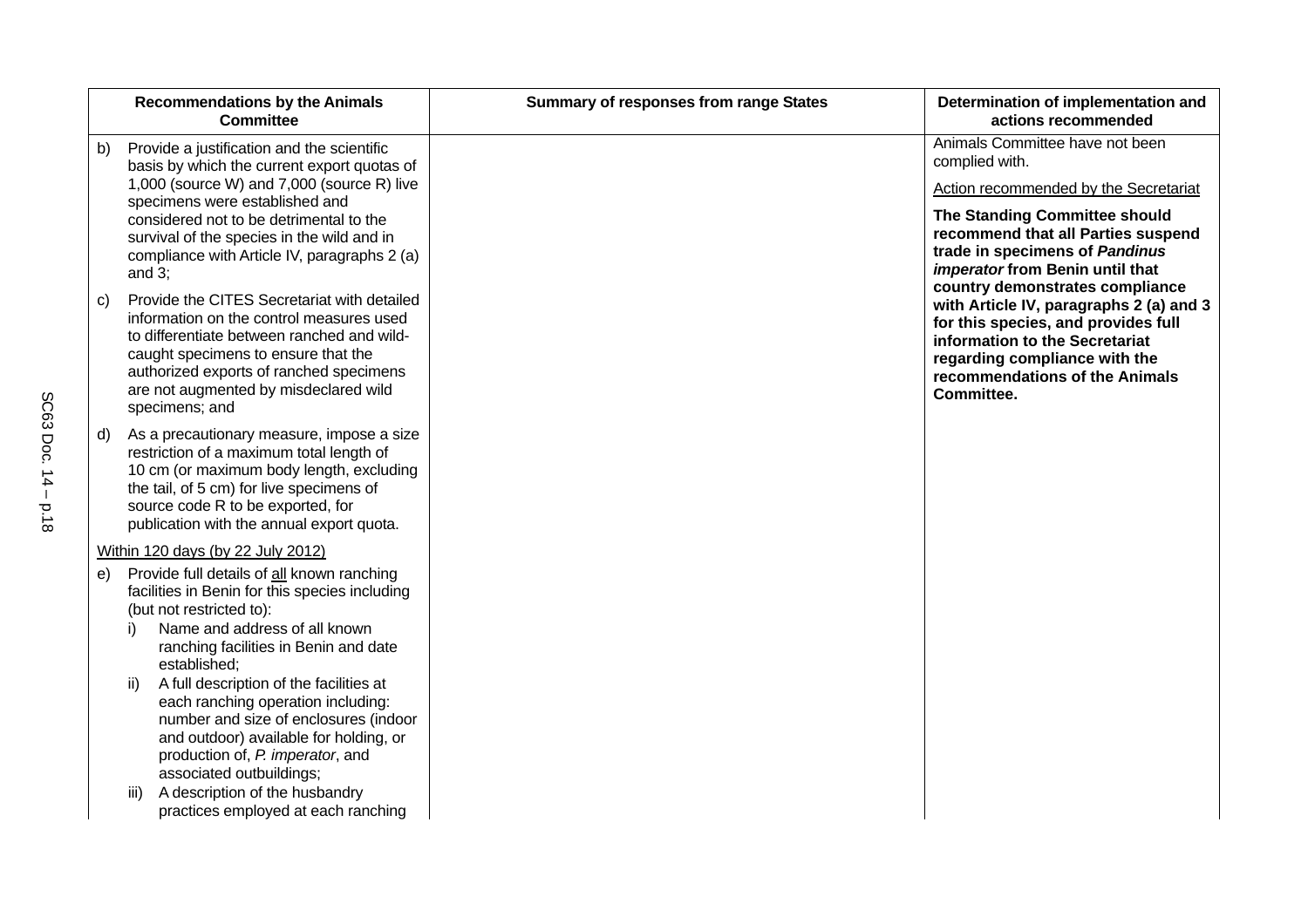| operation including how specimens<br>are kept and feeding arrangements;<br>Annual production levels for last five<br>iv)<br>years for each facility; and<br>Mortality rates of both the juveniles<br>V)<br>and wild collected specimens;<br>Confirm whether any specimens are<br>f)<br>released into the wild and, if so, provide full<br>details of the number of specimens<br>released, their life stage, the location they<br>are released into, and information on the<br>success of these releases;<br>Provide details of how the ranching<br>g)<br>facilities and collection and/or release of<br>wild specimens are monitored and | Determination of implementation and<br>actions recommended |
|------------------------------------------------------------------------------------------------------------------------------------------------------------------------------------------------------------------------------------------------------------------------------------------------------------------------------------------------------------------------------------------------------------------------------------------------------------------------------------------------------------------------------------------------------------------------------------------------------------------------------------------|------------------------------------------------------------|
|                                                                                                                                                                                                                                                                                                                                                                                                                                                                                                                                                                                                                                          |                                                            |
|                                                                                                                                                                                                                                                                                                                                                                                                                                                                                                                                                                                                                                          |                                                            |
| regulated, and provide information to<br>demonstrate how the impact of ranching<br>operations on the wild population is<br>assessed; and                                                                                                                                                                                                                                                                                                                                                                                                                                                                                                 |                                                            |
| If the Management Authority is unable to<br>h)<br>demonstrate, to the satisfaction of the<br>Secretariat in consultation with the Chair of<br>the Animals Committee, that the current<br>quotas are not detrimental to the survival of<br>the species and in compliance with<br>Article IV, paragraphs 2 (a) and 3, establish<br>an interim conservative export quota for<br>this species of zero (source W) and 1,500<br>(source R) specimens (or lower); and<br>provide details to the Secretariat.                                                                                                                                    |                                                            |
| Within 2 years (by 24 March 2014)                                                                                                                                                                                                                                                                                                                                                                                                                                                                                                                                                                                                        |                                                            |
| Conduct a national status assessment,<br>i)<br>including an evaluation of threats to the<br>species; and advise the Secretariat of the<br>details and any management measures in<br>place (highlighting where new                                                                                                                                                                                                                                                                                                                                                                                                                        |                                                            |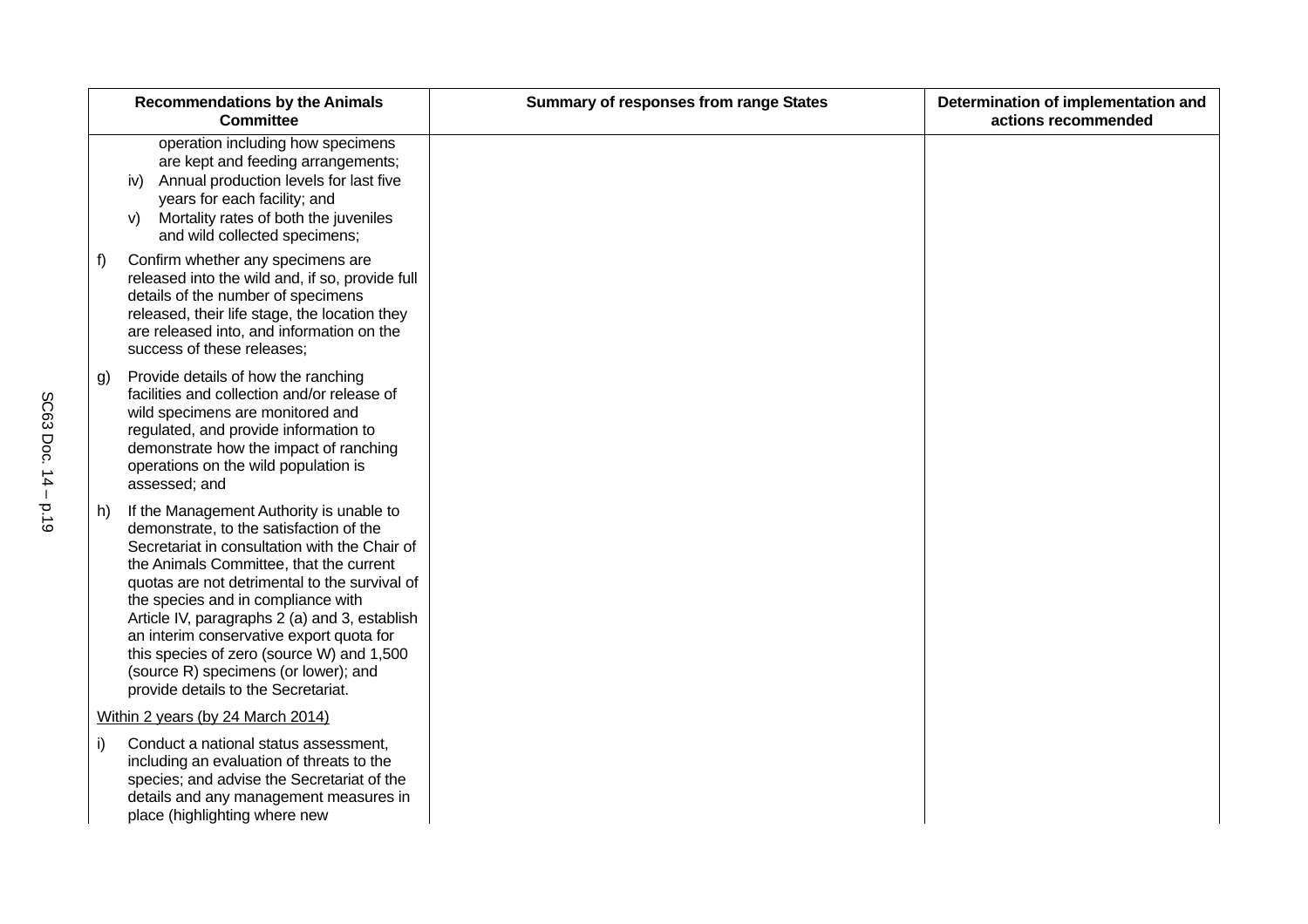|              | <b>Recommendations by the Animals</b><br><b>Committee</b>                                                                                                                                                                                                               | <b>Summary of responses from range States</b>                                                                                                                                                                                                                                                                                                                                                | Determination of implementation and<br>actions recommended                                                                                                                                       |
|--------------|-------------------------------------------------------------------------------------------------------------------------------------------------------------------------------------------------------------------------------------------------------------------------|----------------------------------------------------------------------------------------------------------------------------------------------------------------------------------------------------------------------------------------------------------------------------------------------------------------------------------------------------------------------------------------------|--------------------------------------------------------------------------------------------------------------------------------------------------------------------------------------------------|
|              | management measures have been<br>introduced to take into account any new<br>information available on the status of the<br>species in Benin);                                                                                                                            |                                                                                                                                                                                                                                                                                                                                                                                              |                                                                                                                                                                                                  |
| j)           | Establish revised annual export quotas (if<br>appropriate) for wild-taken and ranched<br>specimens based on the results of the<br>assessment; and                                                                                                                       |                                                                                                                                                                                                                                                                                                                                                                                              |                                                                                                                                                                                                  |
| $\mathsf{k}$ | Provide a justification for, and explanation<br>of, the scientific basis by which it is<br>determined that these quotas would not be<br>detrimental to the survival of the species in<br>the wild and are in compliance with<br>Article IV, paragraphs 2 (a) and 3.     |                                                                                                                                                                                                                                                                                                                                                                                              |                                                                                                                                                                                                  |
|              | <b>Ghana (Urgent concern)</b>                                                                                                                                                                                                                                           |                                                                                                                                                                                                                                                                                                                                                                                              |                                                                                                                                                                                                  |
|              | Within 90 days (by 22 June 2012):                                                                                                                                                                                                                                       | In September 2012, the Management Authority acknowledged receipt                                                                                                                                                                                                                                                                                                                             | The Secretariat and Animals Committee                                                                                                                                                            |
| a)           | Provide the Secretariat with available                                                                                                                                                                                                                                  | of the recommendations.                                                                                                                                                                                                                                                                                                                                                                      | Chair's determination regarding<br>implementation of the recommendations                                                                                                                         |
|              | information on the status, distribution and<br>abundance of P. imperator in Ghana;                                                                                                                                                                                      | As an interim measure, while gathering information on the species, all<br>trade in wild and ranched specimens of P. imperator has been                                                                                                                                                                                                                                                       | Ghana is undertaking work to comply                                                                                                                                                              |
| b)           | Provide justification for, and details of, the<br>scientific basis by which it has been<br>established that the quantities of<br>P. imperator exported are not detrimental to<br>the survival of the species and are in<br>compliance with Article IV, paragraphs 2 (a) | suspended since 21 March 2012. The Management Authority informed<br>all traders that it was in discussions with the Scientific Authority for<br>undertaking a study on the making of non-detriment findings for a<br>number of species, including P. imperator. The results of this study<br>would guide the future trade in the species, and would be<br>communicated as soon as completed. | with the recommendations of the Animals<br>Committee and has suspended all<br>exports of wild and ranched Pandinus<br>imperator as a temporary measure.<br>Action recommended by the Secretariat |
|              | and $3$ ;                                                                                                                                                                                                                                                               |                                                                                                                                                                                                                                                                                                                                                                                              | The Standing Committee is requested<br>to take note of the progress that                                                                                                                         |
| C)           | Establish, in consultation with the<br>Secretariat, an export quota for wild and<br>ranched specimens of this species as an<br>interim measure, based on estimates of                                                                                                   |                                                                                                                                                                                                                                                                                                                                                                                              | Ghana is making in implementing the<br>recommendations of the Animals<br><b>Committee concerning Pandinus</b><br>imperator.                                                                      |
|              | sustainable offtake and available scientific<br>information; and                                                                                                                                                                                                        |                                                                                                                                                                                                                                                                                                                                                                                              | In support of Ghana's interim                                                                                                                                                                    |
| d)           | Make sure that specimens are not traded<br>under source code R until such times that<br>the Management Authority has provided                                                                                                                                           |                                                                                                                                                                                                                                                                                                                                                                                              | measures, the Secretariat should<br>publish a zero export quota for<br>Pandinus imperator (from wild [W]<br>and ranched [R] sources) from Ghana                                                  |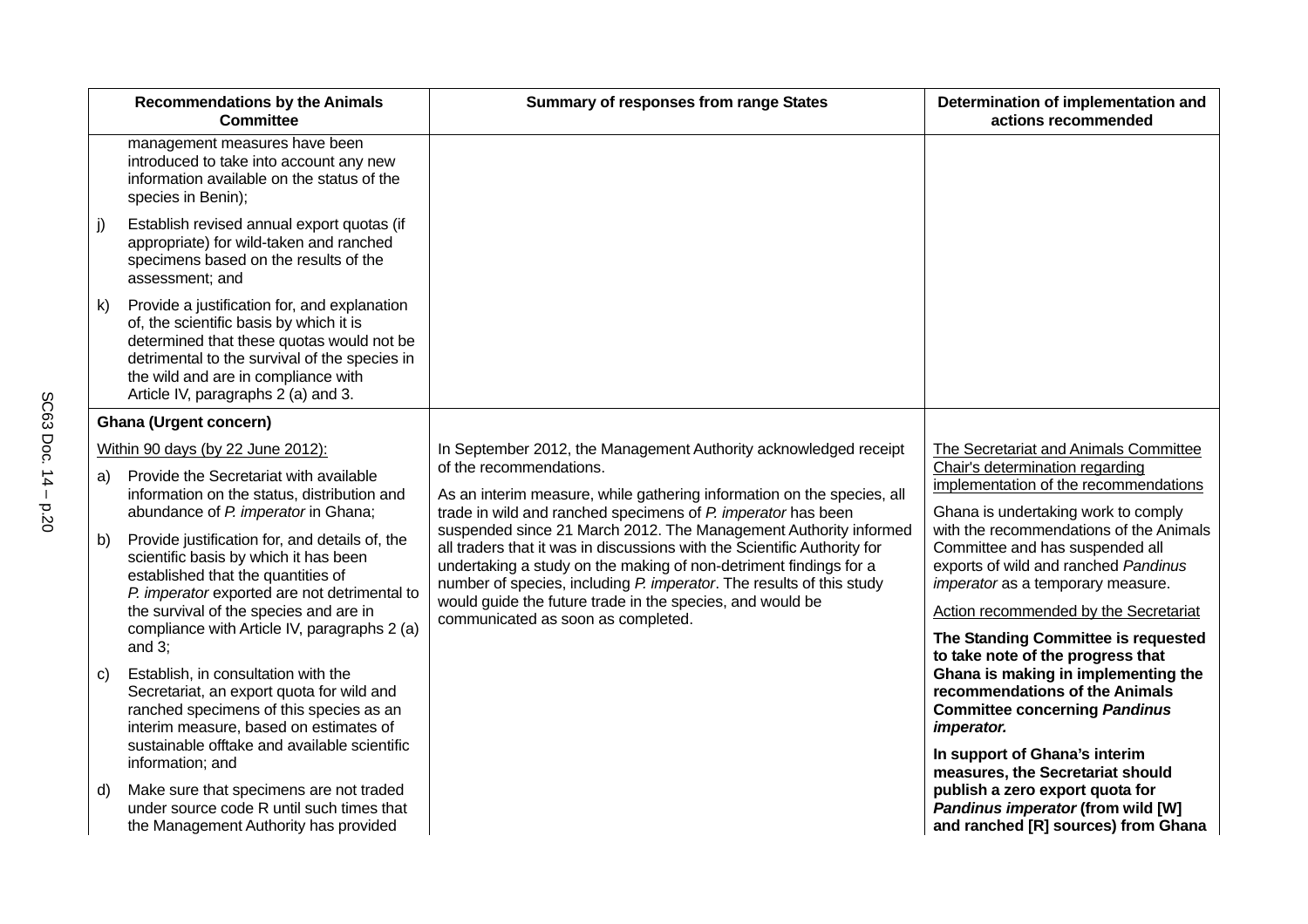|    | <b>Recommendations by the Animals</b><br><b>Committee</b>                                                                                                                                                                                                                                                                                                                                     | <b>Summary of responses from range States</b> | Determination of implementation and<br>actions recommended                                                                                       |
|----|-----------------------------------------------------------------------------------------------------------------------------------------------------------------------------------------------------------------------------------------------------------------------------------------------------------------------------------------------------------------------------------------------|-----------------------------------------------|--------------------------------------------------------------------------------------------------------------------------------------------------|
|    | details to the Secretariat on the<br>management measures that have been put<br>in place to ensure that trade in ranched<br>specimens is not detrimental to the survival<br>of the species in the wild, and the<br>Secretariat is satisfied that the appropriate<br>source code is being applied and the<br>precautionary quota mentioned in<br>paragraph c) above has been established.       |                                               | on its website. This quota should be<br>revised in the light of Ghana's<br>implementation of the<br>recommendations of the Animals<br>Committee. |
|    | Within 2 years (by 24 March 2014)                                                                                                                                                                                                                                                                                                                                                             |                                               |                                                                                                                                                  |
| e) | Conduct a national status assessment,<br>including an evaluation of threats to the<br>species; and advise the Secretariat of the<br>details and any management measures<br>introduced, highlighting where new<br>management measures (such as a<br>ranching programme) have been<br>developed to take into account any new<br>information available on the status of the<br>species in Ghana; |                                               |                                                                                                                                                  |
| f) | Establish annual export quotas (if<br>appropriate) for wild-taken and ranched<br>specimens based on the results of the<br>assessment:                                                                                                                                                                                                                                                         |                                               |                                                                                                                                                  |
| g) | Provide a justification for, and explanation<br>of, the scientific basis by which it is<br>determined that these quotas would not be<br>detrimental to the survival of the species in<br>the wild and are in compliance with<br>Article IV, paragraphs 2 (a) and 3; and                                                                                                                       |                                               |                                                                                                                                                  |
| h) | If it is intended to resume trade in source<br>code R specimens and as a precautionary<br>measure, impose a size restriction of a<br>maximum total length of 10 cm (or<br>maximum body length, excluding the tail, of<br>5 cm) for live specimens of source code R                                                                                                                            |                                               |                                                                                                                                                  |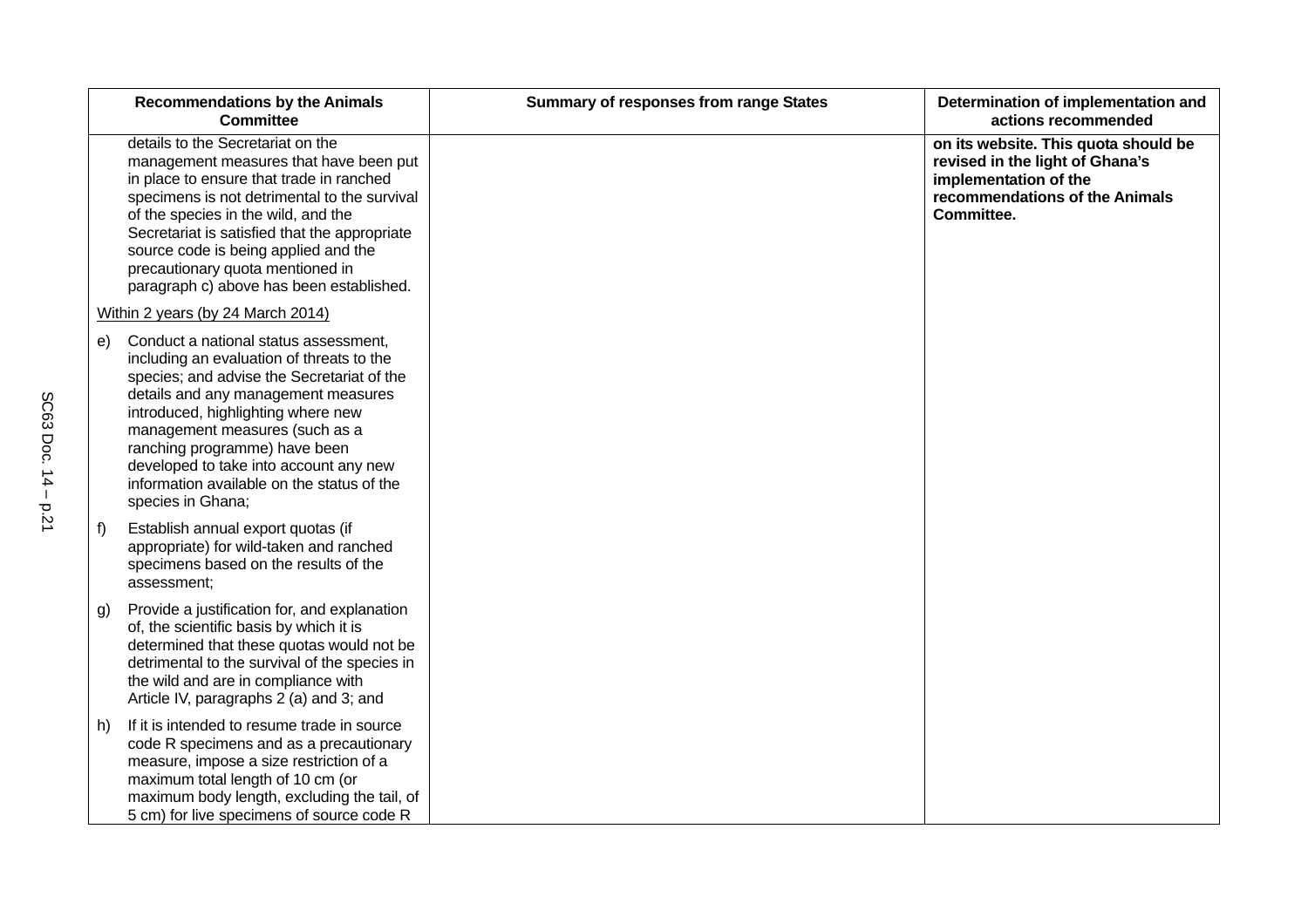| In June 2012, the Management Authority acknowledged receipt of the<br>The Secretariat and Animals Committee<br>recommendations, but no further communication has been obtained by<br>Chair's determination regarding                         |
|----------------------------------------------------------------------------------------------------------------------------------------------------------------------------------------------------------------------------------------------|
|                                                                                                                                                                                                                                              |
|                                                                                                                                                                                                                                              |
|                                                                                                                                                                                                                                              |
| implementation of the recommendations<br>the Secretariat in relation to the recommendations of the Animals<br>Recommendations a) and b) of the<br>Animals Committee have not been<br>complied with.<br>Action recommended by the Secretariat |
| The Standing Committee should<br>recommend that all Parties suspend<br>trade in specimens of Pandinus<br>imperator from Togo until that<br>country demonstrates compliance                                                                   |
| with Article IV, paragraphs 2 (a) and 3<br>for this species, and provides full<br>information to the Secretariat<br>regarding compliance with the<br>recommendations of the Animals<br>Committee.                                            |
|                                                                                                                                                                                                                                              |
|                                                                                                                                                                                                                                              |
|                                                                                                                                                                                                                                              |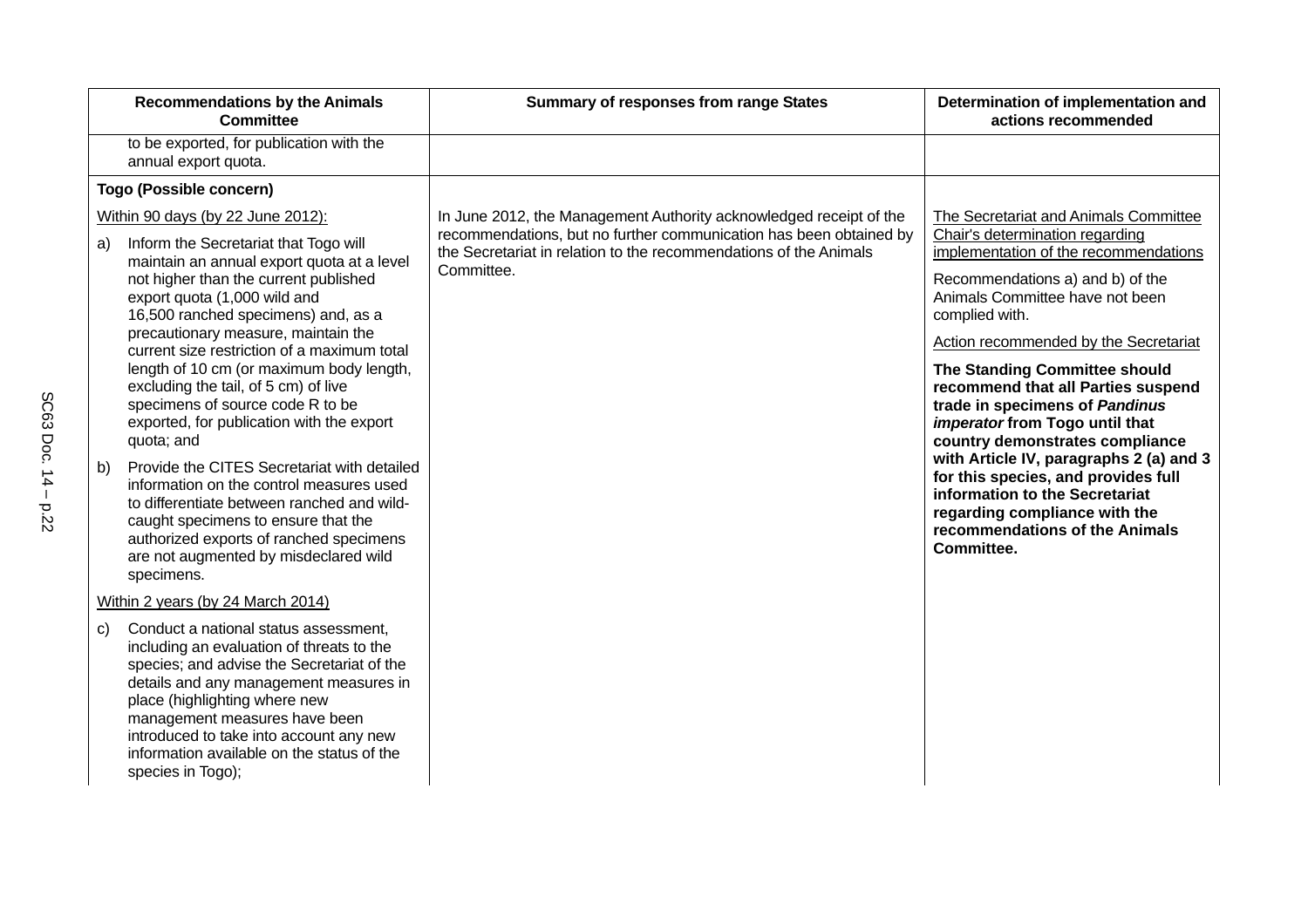|                | <b>Recommendations by the Animals</b><br><b>Committee</b>                                                                                                                                                                                                                                                                                                                                                                                   | <b>Summary of responses from range States</b>                                                                                                                                                                 | Determination of implementation and<br>actions recommended                                                                                                                                                                                                                                                                                                  |
|----------------|---------------------------------------------------------------------------------------------------------------------------------------------------------------------------------------------------------------------------------------------------------------------------------------------------------------------------------------------------------------------------------------------------------------------------------------------|---------------------------------------------------------------------------------------------------------------------------------------------------------------------------------------------------------------|-------------------------------------------------------------------------------------------------------------------------------------------------------------------------------------------------------------------------------------------------------------------------------------------------------------------------------------------------------------|
| d)             | Establish revised annual export quotas (if<br>appropriate) for wild-taken and ranched<br>specimens based on the results of the<br>assessment; and                                                                                                                                                                                                                                                                                           |                                                                                                                                                                                                               |                                                                                                                                                                                                                                                                                                                                                             |
| e)             | Provide a justification for, and explanation<br>of, the scientific basis by which it is<br>determined that these quota(s) would not<br>be detrimental to the survival of the species<br>in the wild and are in compliance with<br>Article IV, paragraphs 2 (a) and 3.                                                                                                                                                                       |                                                                                                                                                                                                               |                                                                                                                                                                                                                                                                                                                                                             |
|                |                                                                                                                                                                                                                                                                                                                                                                                                                                             | Tridacna derasa (deresa clam)                                                                                                                                                                                 |                                                                                                                                                                                                                                                                                                                                                             |
|                | Solomon Islands (Urgent concern)                                                                                                                                                                                                                                                                                                                                                                                                            |                                                                                                                                                                                                               |                                                                                                                                                                                                                                                                                                                                                             |
| a)<br>b)<br>c) | Within 90 days (by 22 June 2012):<br>Clarify to the Secretariat the legal status of<br>the species in the Solomon Islands and<br>inform the Secretariat whether present<br>policy or legislation allows for the export of<br>wild-taken specimens of the species;<br>Establish immediately a zero export quota<br>for wild-taken specimens;<br>Provide to the Secretariat the justification<br>for, and details of, the scientific basis by | The Management Authority acknowledged receipt of the<br>recommendations, but no further communication has been received by<br>the Secretariat in relation to the recommendations of the Animals<br>Committee. | The Secretariat and Animals Committee<br>Chair's determination regarding<br>implementation of the recommendations<br>Recommendations a) to g) of the<br>Animals Committee have not been<br>complied with.<br>Action recommended by the Secretariat<br>The Standing Committee should<br>recommend that all Parties suspend<br>trade in specimens of Tridacna |
|                | which it has been established that any<br>exports will not be detrimental to the<br>survival of the species and are in<br>compliance with Article IV, paragraphs 2 (a)<br>and $3$ ;                                                                                                                                                                                                                                                         |                                                                                                                                                                                                               | derasa from Solomon Islands until<br>that country demonstrates<br>compliance with Article IV,<br>paragraphs 2 (a) and 3 for this<br>species, and provides full<br>information to the Secretariat                                                                                                                                                            |
| $\mathsf{d}$   | Provide details to the Secretariat of the<br>methods and facilities used to produce<br>Tridacna spp. in captivity, and current and<br>anticipated levels of production;                                                                                                                                                                                                                                                                     |                                                                                                                                                                                                               | regarding compliance with the<br>recommendations of the Animals<br>Committee.                                                                                                                                                                                                                                                                               |
| e)             | Initiate measures to ensure that<br>descriptions on all CITES permits are<br>standardized so that trade is only permitted                                                                                                                                                                                                                                                                                                                   |                                                                                                                                                                                                               |                                                                                                                                                                                                                                                                                                                                                             |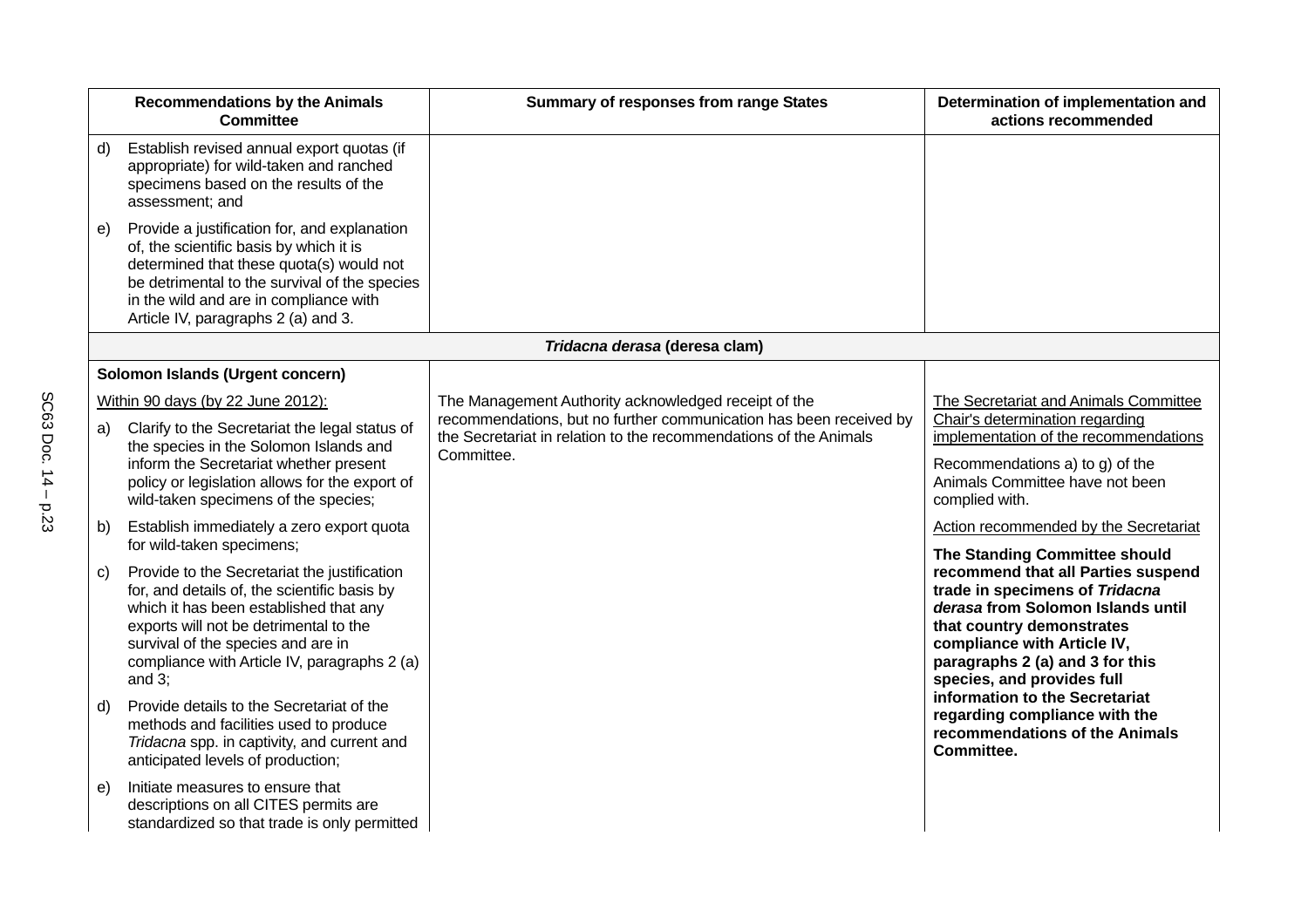|                                                                                                                                                                                                                                                                                                                                                                                                   |                                                                                                                                                                                                                                                                                                                                                                                                                                                                                                                                                                                                                                                                                                                                                                                                                                                                                                                                                                                                                   | actions recommended |
|---------------------------------------------------------------------------------------------------------------------------------------------------------------------------------------------------------------------------------------------------------------------------------------------------------------------------------------------------------------------------------------------------|-------------------------------------------------------------------------------------------------------------------------------------------------------------------------------------------------------------------------------------------------------------------------------------------------------------------------------------------------------------------------------------------------------------------------------------------------------------------------------------------------------------------------------------------------------------------------------------------------------------------------------------------------------------------------------------------------------------------------------------------------------------------------------------------------------------------------------------------------------------------------------------------------------------------------------------------------------------------------------------------------------------------|---------------------|
| at the species level and that, in compliance                                                                                                                                                                                                                                                                                                                                                      |                                                                                                                                                                                                                                                                                                                                                                                                                                                                                                                                                                                                                                                                                                                                                                                                                                                                                                                                                                                                                   |                     |
|                                                                                                                                                                                                                                                                                                                                                                                                   |                                                                                                                                                                                                                                                                                                                                                                                                                                                                                                                                                                                                                                                                                                                                                                                                                                                                                                                                                                                                                   |                     |
|                                                                                                                                                                                                                                                                                                                                                                                                   |                                                                                                                                                                                                                                                                                                                                                                                                                                                                                                                                                                                                                                                                                                                                                                                                                                                                                                                                                                                                                   |                     |
|                                                                                                                                                                                                                                                                                                                                                                                                   |                                                                                                                                                                                                                                                                                                                                                                                                                                                                                                                                                                                                                                                                                                                                                                                                                                                                                                                                                                                                                   |                     |
|                                                                                                                                                                                                                                                                                                                                                                                                   |                                                                                                                                                                                                                                                                                                                                                                                                                                                                                                                                                                                                                                                                                                                                                                                                                                                                                                                                                                                                                   |                     |
| stock assessments of clam<br>populations subject to harvest,<br>including estimates of abundance,<br>distribution and age/size classes;<br>adaptive management measures,<br>including sustainable catch and export<br>quotas based on monitoring of fishery-<br>dependent and fishery-independent<br>data, including catch and effort data<br>and a long-term population monitoring<br>programme; |                                                                                                                                                                                                                                                                                                                                                                                                                                                                                                                                                                                                                                                                                                                                                                                                                                                                                                                                                                                                                   |                     |
|                                                                                                                                                                                                                                                                                                                                                                                                   | with Resolution Conf. 12.3 (Rev. CoP15),<br>Section XIV, paragraph e), trade ceases to<br>be reported or permitted at higher taxon<br>levels (genus or family); and<br>Ensure that appropriate units are recorded<br>on permits for trade in specimens of<br>Tridacna spp., namely to record meat in<br>kilograms, live specimens by number, and<br>shells by number of pieces (weight as<br>secondary unit).<br>Within 180 days (by 20 September 2012)<br>Ensure that specimens produced from<br>captive-production systems are<br>distinguished in trade from genuine wild-<br>harvested specimens, that separate export<br>quotas are established and that, with the<br>assistance of Secretariat, source codes<br>appropriate to the production system are<br>used on CITES permits.<br>Within 2 years (by 24 March 2014)<br>Prepare, adopt and implement a fishery<br>management plan for Tridacna spp. which<br>should include the following:<br>i)<br>ii)<br>appropriate regulatory measures, such<br>iii) |                     |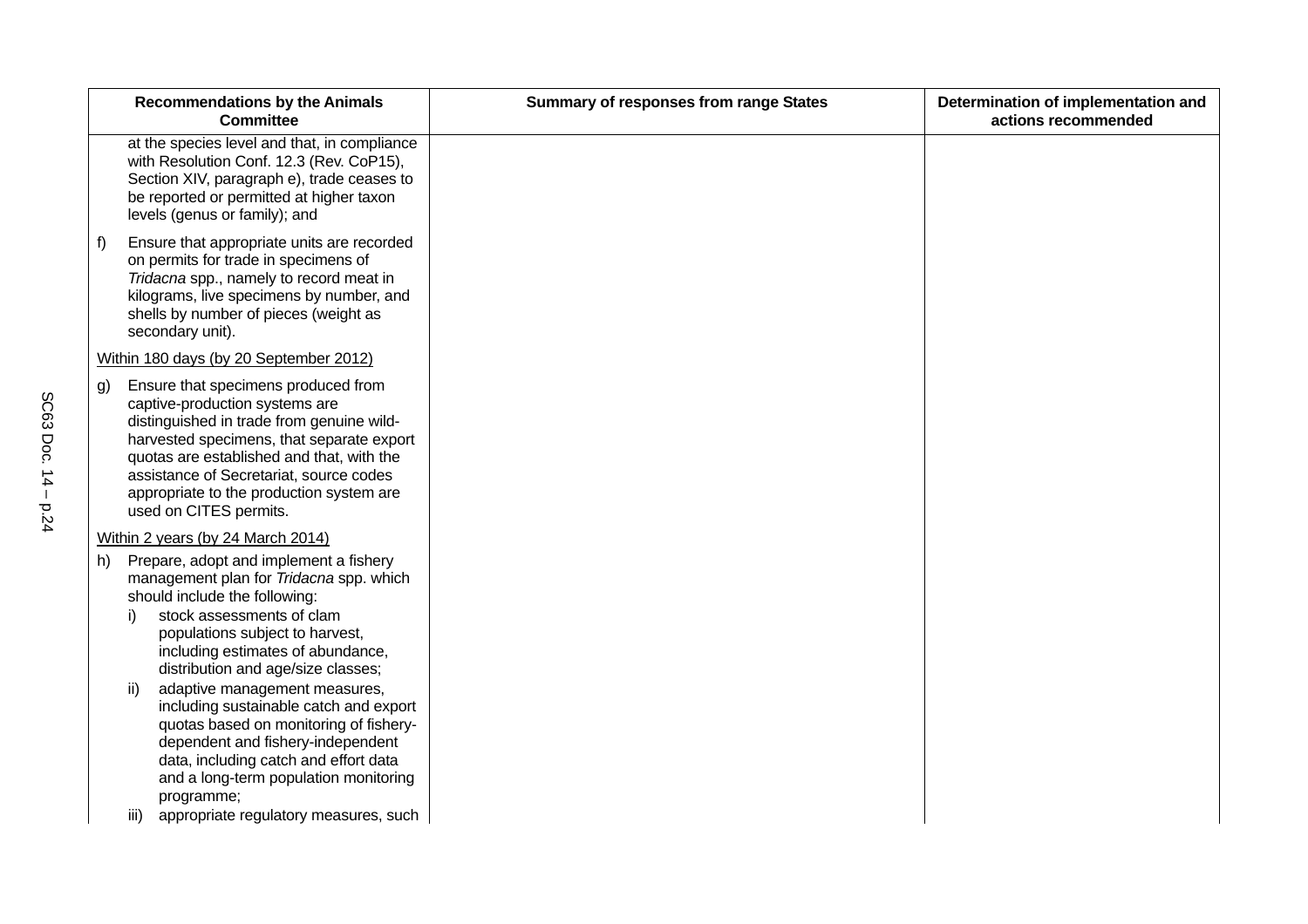|    | <b>Recommendations by the Animals</b><br><b>Committee</b>                                                                                                                                                                                                                                                                                                                                                                                                           | <b>Summary of responses from range States</b>                                                                              | Determination of implementation and<br>actions recommended                                                                                                                                                            |
|----|---------------------------------------------------------------------------------------------------------------------------------------------------------------------------------------------------------------------------------------------------------------------------------------------------------------------------------------------------------------------------------------------------------------------------------------------------------------------|----------------------------------------------------------------------------------------------------------------------------|-----------------------------------------------------------------------------------------------------------------------------------------------------------------------------------------------------------------------|
|    | as limited entry, licensing of fishermen,<br>size limitations, fishing seasons and<br>no-take zones, compatible with any<br>customary systems of marine tenure,<br>and ensure sufficient provisions for the<br>enforcement of such regulations; and<br>measures to enable the recovery of<br>iv)<br>depleted populations, including re-<br>stocking with hatchery-produced<br>specimens, and restoring population<br>densities to enable effective<br>reproduction; |                                                                                                                            |                                                                                                                                                                                                                       |
| i) | Supply the management plan and<br>supporting evidence of implementation to<br>the Secretariat for validation; and                                                                                                                                                                                                                                                                                                                                                   |                                                                                                                            |                                                                                                                                                                                                                       |
| j) | Based on the management plan, establish<br>precautionary export quotas, separately for<br>wild and captive-produced specimens<br>(if export of wild specimens is permitted),<br>on a species-specific basis.                                                                                                                                                                                                                                                        |                                                                                                                            |                                                                                                                                                                                                                       |
|    |                                                                                                                                                                                                                                                                                                                                                                                                                                                                     | Tridacna crocea, T. gigas, T. maxima, T. squamosa (clams)                                                                  |                                                                                                                                                                                                                       |
|    | Solomon Islands (Possible concern)                                                                                                                                                                                                                                                                                                                                                                                                                                  |                                                                                                                            |                                                                                                                                                                                                                       |
|    | Within 90 days (by 22 June 2012):                                                                                                                                                                                                                                                                                                                                                                                                                                   | The Management Authority acknowledged receipt of the<br>recommendations, but no further communication has been received by | The Secretariat and Animals Committee                                                                                                                                                                                 |
| a) | Clarify to the Secretariat the legal status of<br>the species in the Solomon Islands and                                                                                                                                                                                                                                                                                                                                                                            | the Secretariat in relation to the recommendations of the Animals                                                          | Chair's determination regarding<br>implementation of the recommendations                                                                                                                                              |
|    | inform the Secretariat whether the present<br>policy allows for the export of wild-taken<br>specimens of the species;                                                                                                                                                                                                                                                                                                                                               | Committee.                                                                                                                 | Recommendations a) to e) of the<br>Animals Committee have not been<br>complied with.                                                                                                                                  |
| b) | Provide to the Secretariat the justification<br>for, and details of, the scientific basis by<br>which it has been established that any<br>exports will not be detrimental to the<br>survival of the species and are in<br>compliance with Article IV, paragraphs 2 (a)<br>and $3$ ;                                                                                                                                                                                 |                                                                                                                            | Action recommended by the Secretariat<br>The Standing Committee should<br>recommend that all Parties suspend<br>trade in specimens of Tridacna<br>crocea, T. gigas, T. maxima and<br>T. squamosa from Solomon Islands |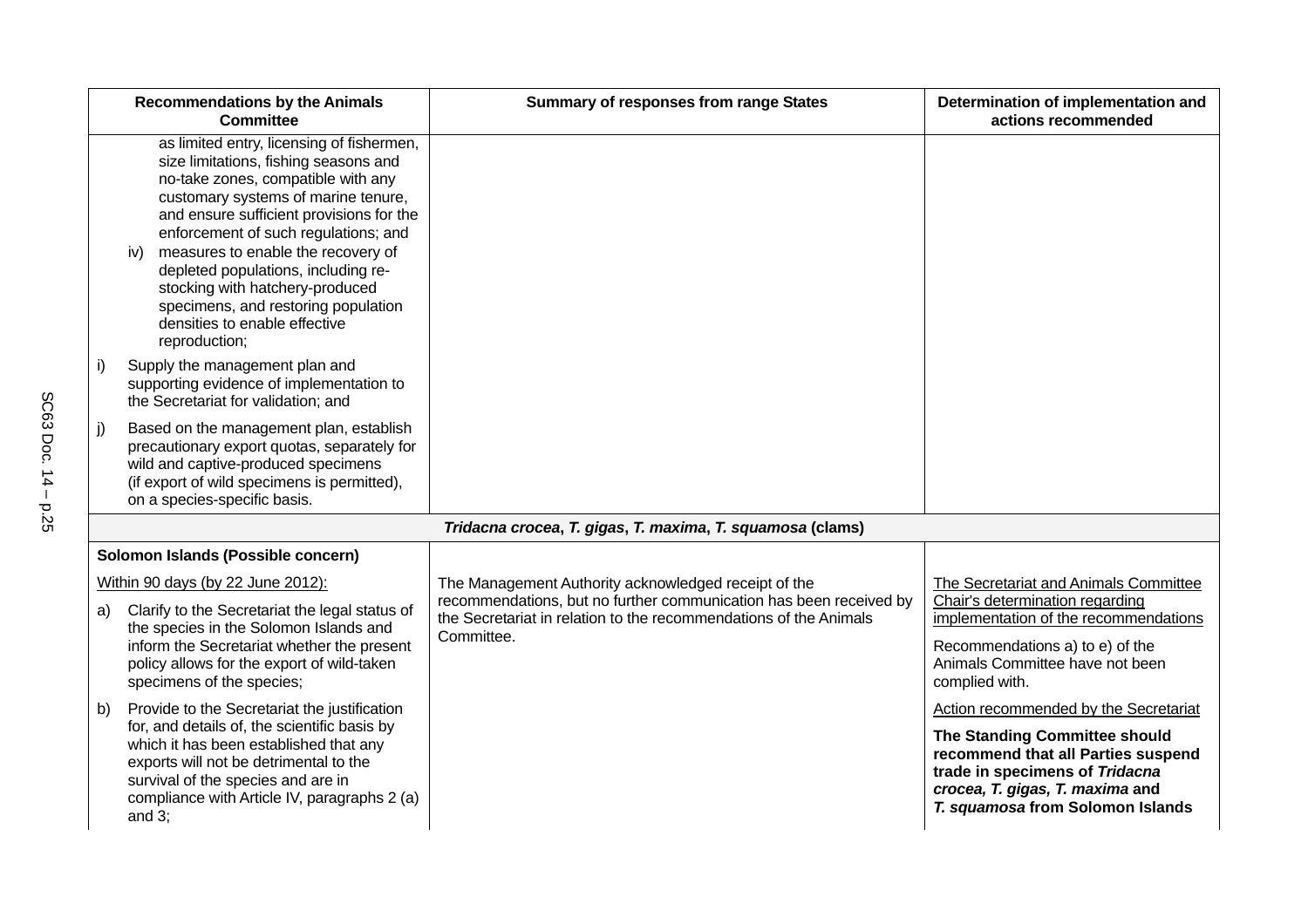|                         | <b>Recommendations by the Animals</b><br><b>Committee</b>                                                                                                                                                                                                                                                                                                                                                                                                                                                                                                                                                     | <b>Summary of responses from range States</b> | Determination of implementation and<br>actions recommended                                                                                                                                         |
|-------------------------|---------------------------------------------------------------------------------------------------------------------------------------------------------------------------------------------------------------------------------------------------------------------------------------------------------------------------------------------------------------------------------------------------------------------------------------------------------------------------------------------------------------------------------------------------------------------------------------------------------------|-----------------------------------------------|----------------------------------------------------------------------------------------------------------------------------------------------------------------------------------------------------|
| C)<br>production;       | Provide details to the Secretariat of the<br>methods and facilities used to produce<br>and/or raise Tridacna spp. in captivity, and<br>current and anticipated levels of                                                                                                                                                                                                                                                                                                                                                                                                                                      |                                               | until that country demonstrates<br>compliance with Article IV,<br>paragraphs 2 (a) and 3 for this<br>species, and provides full<br>information to the Secretariat<br>regarding compliance with the |
| d)                      | Initiate measures to ensure that<br>descriptions on all CITES permits are<br>standardized so that trade is only permitted<br>at the species level and that, in compliance<br>with Resolution Conf. 12.3 (Rev. CoP15),<br>Section XIV, paragraph e), trade ceases to<br>be reported or permitted at higher taxon<br>levels (genus or family); and                                                                                                                                                                                                                                                              |                                               | recommendations of the Animals<br>Committee.                                                                                                                                                       |
| e)<br>secondary unit).  | Ensure that appropriate units are recorded<br>on permits for trade in specimens of<br>Tridacna spp., namely to record meat in<br>kilograms, live specimens by number, and<br>shells by number of pieces (weight as                                                                                                                                                                                                                                                                                                                                                                                            |                                               |                                                                                                                                                                                                    |
|                         | Within 2 years (by 24 March 2014)                                                                                                                                                                                                                                                                                                                                                                                                                                                                                                                                                                             |                                               |                                                                                                                                                                                                    |
| f)<br>i)<br>ii)<br>iii) | Prepare, adopt and implement a fishery<br>management plan for Tridacna spp. which<br>should include the following:<br>stock assessments of clam<br>populations subject to harvest,<br>including estimates of abundance,<br>distribution and age/size classes;<br>adaptive management measures;<br>including sustainable catch and export<br>quotas based on monitoring of fishery-<br>dependent and fishery-independent<br>data, including catch and effort data<br>and a long-term population monitoring<br>programme;<br>appropriate regulatory measures, such<br>as limited entry, licensing of fishermen, |                                               |                                                                                                                                                                                                    |